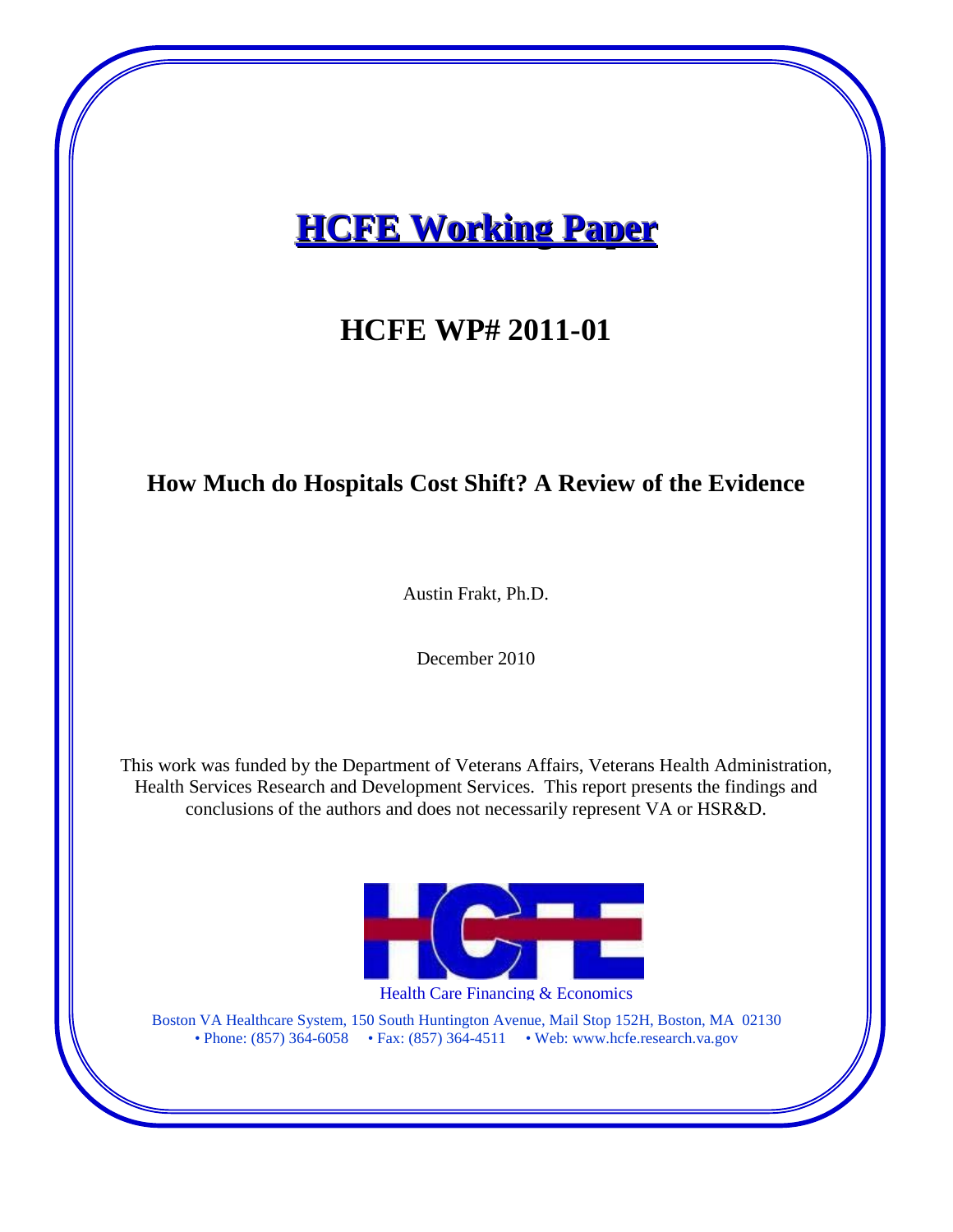### **How Much do Hospitals Cost Shift? A Review of the Evidence**

To appear in The Milbank Quarterly 89(1), March 2011

Austin Frakt, PhD Health Economist, VA Boston Healthcare System Assistant Professor, Boston University School of Public Health

**Acknowledgements**: This work has been supported Grant Number 63744 from the Robert Wood Johnson Foundation's Changes in Health Care Financing and Organization Initiative. The statements expressed in this article are those of the author and do not necessarily reflect the views or policies of the VA Boston Healthcare System or the BU School of Public Health. The author thanks Uwe Reinhardt for his encouragement in conducting this research, and Michael Morrisey, Vivian Ho, Steven Pizer, Bradford Gray, and the anonymous reviewers for their comments on an early draft. Rick Mayes, Jonathan Oberlander, and Rob Maurer were instrumental in filling in a few details of historical Medicare policy.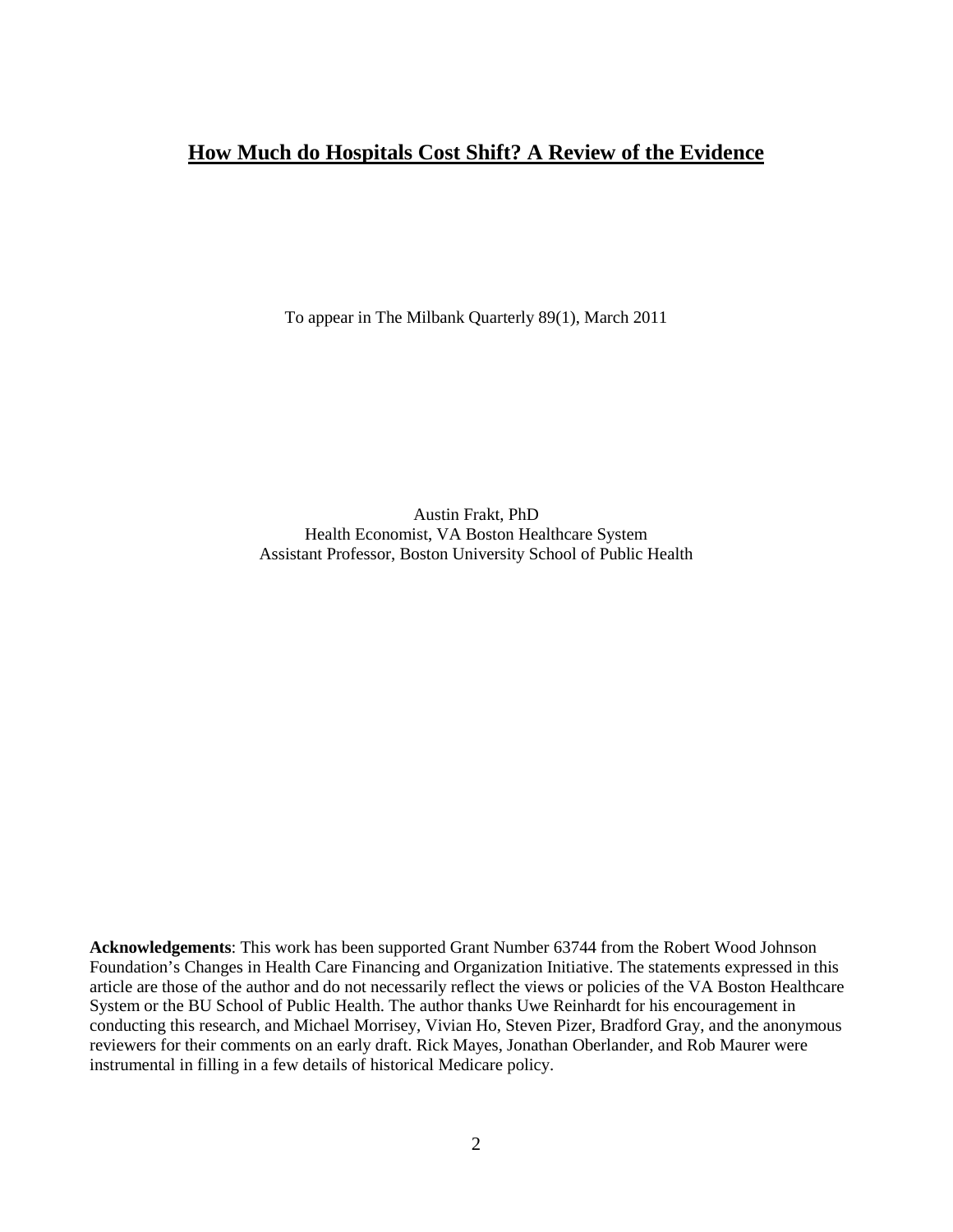#### **Abstract**

**Context:** Hospital cost shifting—that private payers are charged more in response to shortfalls in public payments—has long played a role in debate over health care policy. Though there is considerable theoretical and empirical literature on the subject, it has not been critically reviewed and interpreted since Morrisey did so nearly 15 years ago (Morrisey 1993, 1994, 1996). Much has changed since then, both in terms of empirical technique and in the health care landscape. In this paper I critically examine the theoretical and empirical literature on cost shifting since 1996, synthesize the predominant findings, suggest their implications for the future of health care costs, and put them in the current policy context.

**Methods:** Relevant literature was identified by database search. Papers providing descriptive policy context are considered first since policy shapes the health care market landscape within which cost shifting may or may not occur. Theoretical work is examined second as theory provides hypotheses and structure for empirical work. Then the empirical literature is analyzed in the context of the policy environment and in light of theoretical implications for appropriate econometric specification.

**Findings:** Analyses and commentary based on descriptive, industry-wide hospital payment-to-cost margins by payer provides a false impression that cost shifting is a large and pervasive phenomenon. More careful theoretical and empirical examinations suggest that cost shifting can and has occurred, but usually at a relatively low rate. Margin changes are also strongly influenced by the evolution of hospital and health plan market structures and changes in underlying costs.

**Conclusions:** Policymakers should take hospital and insurance industry claims of inevitable, large scale cost shifting with a grain of salt. Though a modest degree of cost shifting may result from changes in public payment policy, it is just one of many possible effects. Moreover, changes in the balance of market power between hospitals and health care plans also have a significant impact on private prices. Since they may increase hospital market power, provisions of the new health reform law that may encourage greater provider integration and consolidation should be implemented with caution.

**Keywords:** cost shifting, Medicare, hospital charges, health insurance, health policy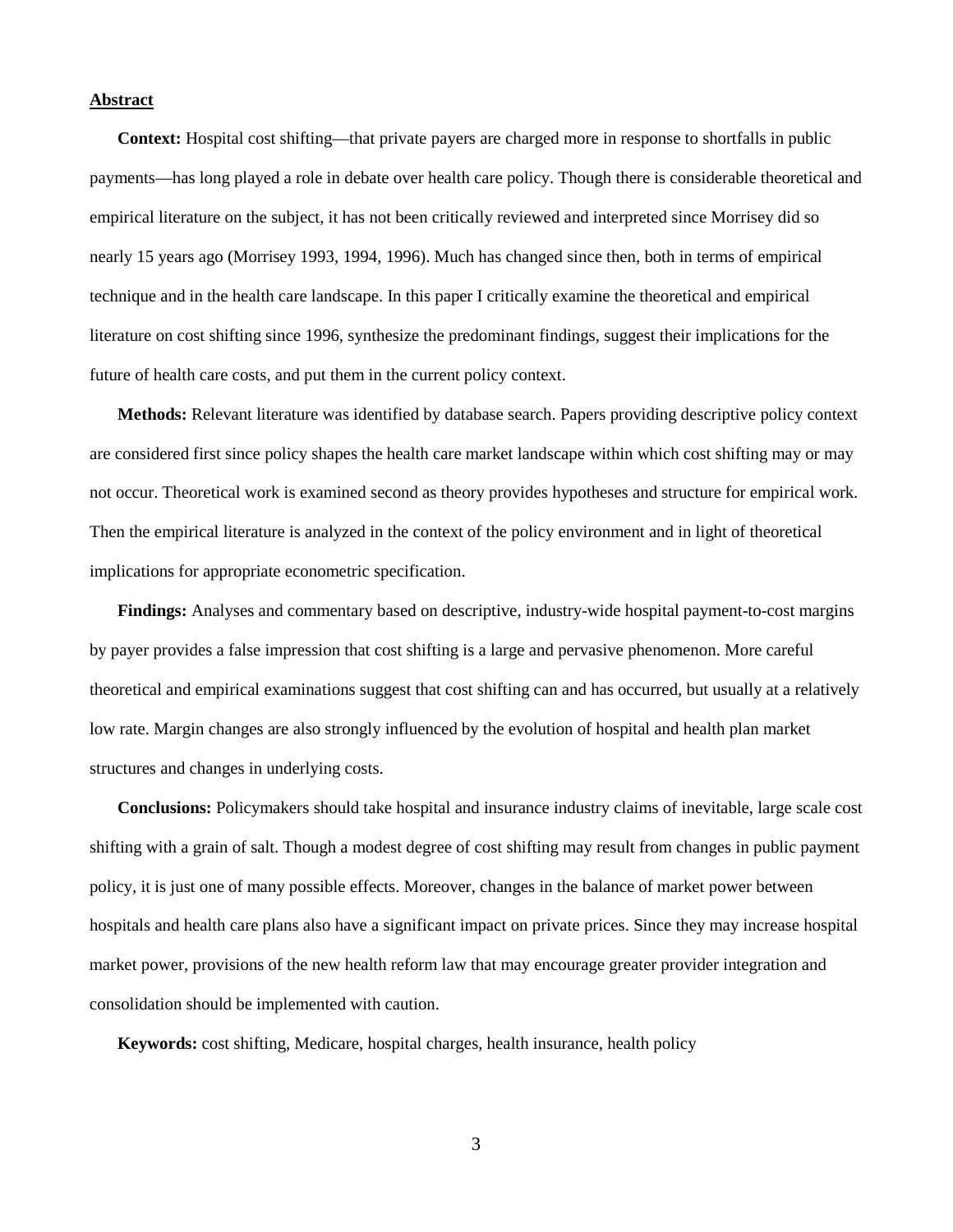#### **1.0 Introduction**

The definition, existence, and extent of hospital "cost shifting" are points of debate among participants and stakeholders in discussions of health care policy and reform. The academic literature precisely defines the term and characterizes the range of its effect. Though that literature has grown considerably in recent years, not since the mid-1990s has it been systematically reviewed and summarized (Morrisey 1993, 1994, 1996; see also Coulam and Gaumer 1991). In this paper, I update those older reviews, summarize the relevant features of and changes to the health care policy landscape, and place the results in today's policy context.

It is well-known that hospitals charge different payers (health plans and government programs) different amounts for the same service *even at the same point in time*, a phenomenon known to economists as "price discrimination" (Reinhardt 2006). It is also widely believed that hospitals charge more to one payer *because* it received less (relative to costs or trend) from another, a dynamic, causal process I'll call "cost shifting," following Morrisey (1993, 1994, 1996) and Ginsburg (2003), among others. Price discrimination and cost shifting are related but different notions. The first depends on differences in market power, the ability to profitably charge one payer more than another but with no causal connection between the two prices charged. In the second, there is a direct connection between prices charged. In cost shifting, if one payer pays less relative to costs (Medicare, say), another necessarily pays more (a private insurer, say). Cost shifting implies price discrimination but the existence of price discrimination does not imply cost shifting has occurred or, if it has, at what rate (i.e. how much did one payer's price change relative to that paid by another).

That hospitals shift their costs among payers is intuitively appealing. Public payments—from Medicare or Medicaid—go down (again, relative to cost or trend, qualifiers I'll omit hereafter) and, as a consequence, private payments go up, health insurance premiums along with them. Describing cost shifting, Karen Ignagni, President and CEO of America's Health Insurance Plans (AHIP), said, "If you clamp down on one side of a balloon, the other side just gets bigger." (Sasseen and Arnst 2009). It's a simple hydraulic effect according to Dobson, DaVanzo, and Sen (2006): "[A]s some pay less, others must pay more."

Is this intuition correct? Are costs immutable and simply shifted from one payer (that pays less) to another (that necessarily pays more)? If providers shift costs, by how much do they do so? When casually expressed or generously interpreted, the cost shift idea (defined above) leads one to conjure a dollar-for-dollar trade-off—a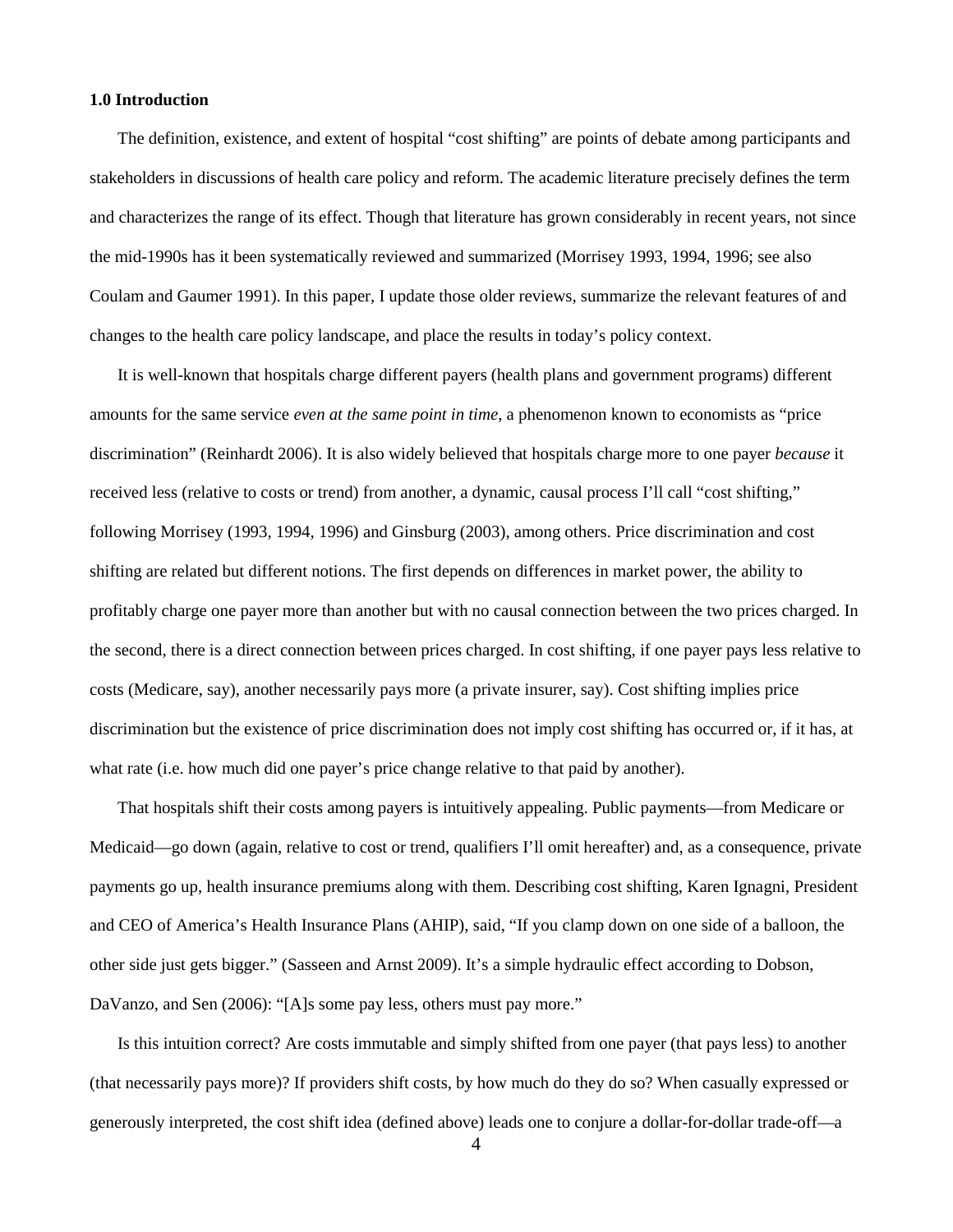dollar less paid by Medicare or Medicaid results in a dollar more charged to private payers. That level of cost shifting has been assumed in at least one recent health insurance industry-funded report (PWC 2009).

Some health care policy stakeholders have an interest in convincing policymakers that cost shifting is inevitable and large. Continuing the cost shifting assumption (and ignoring a countervailing one of profit maximization, to which I will return later), if public payments are relatively less generous then hospitals would raise private prices more than they would otherwise. In turn, premiums for policies offered by insurers and health care costs borne by self-insured firms would rise more quickly, making private purchase and sponsorship of health care coverage relatively more difficult for consumers and firms, respectively. Thus, convincing policymakers to be concerned about cost shifting aligns with the interests of the privately insured, employers, and the insurance and hospital industries, all of whom benefit from higher public payments so long as the cost shifting rate is nonzero. Individuals and firms would rather not spend more for care that cost shifting implies, insurance companies do not relish the pressure to charge higher premiums, and hospitals would prefer higher public payments for their services.

Of course, if costs could be shifted significantly, public payment policy would have little leverage on total health care costs. In that case, cost shifting amounts to price adjustments such that private payers largely subsidize public program payment shortfalls. Thus, the question of the extent of cost shifting is an important one. Is it dollar-for-dollar or is it less? If less, by how much? In other words, how much leverage does public payment policy have on total health care costs? How much does it influence private prices and premiums? For how much cross-subsidization does it account? The literature, as I will review, answers these questions.

From the literature several broad conclusions emerge that modify Morrisey's (1993, 1994, 1996) main finding that cost shifting was a small to nonexistent phenomenon. First, from theoretical considerations alone, the conditions necessary for cost shifting are possible but circumscribed. Cost shifting can occur but cannot always and forever be a large and persistent phenomenon. Second, the empirical literature finds that to the extent it has occurred at all cost shifting usually has done so at a low rate. The vast majority of shortfalls from public payers are accommodated by cost cutting not cost shifting. Third, private payment-to-cost ratios are influenced by many factors other than public payment rates. Thus, changes in the former cannot and should not always or fully be explained by changes in the latter. Fourth, the rate of cost shifting depends strongly on the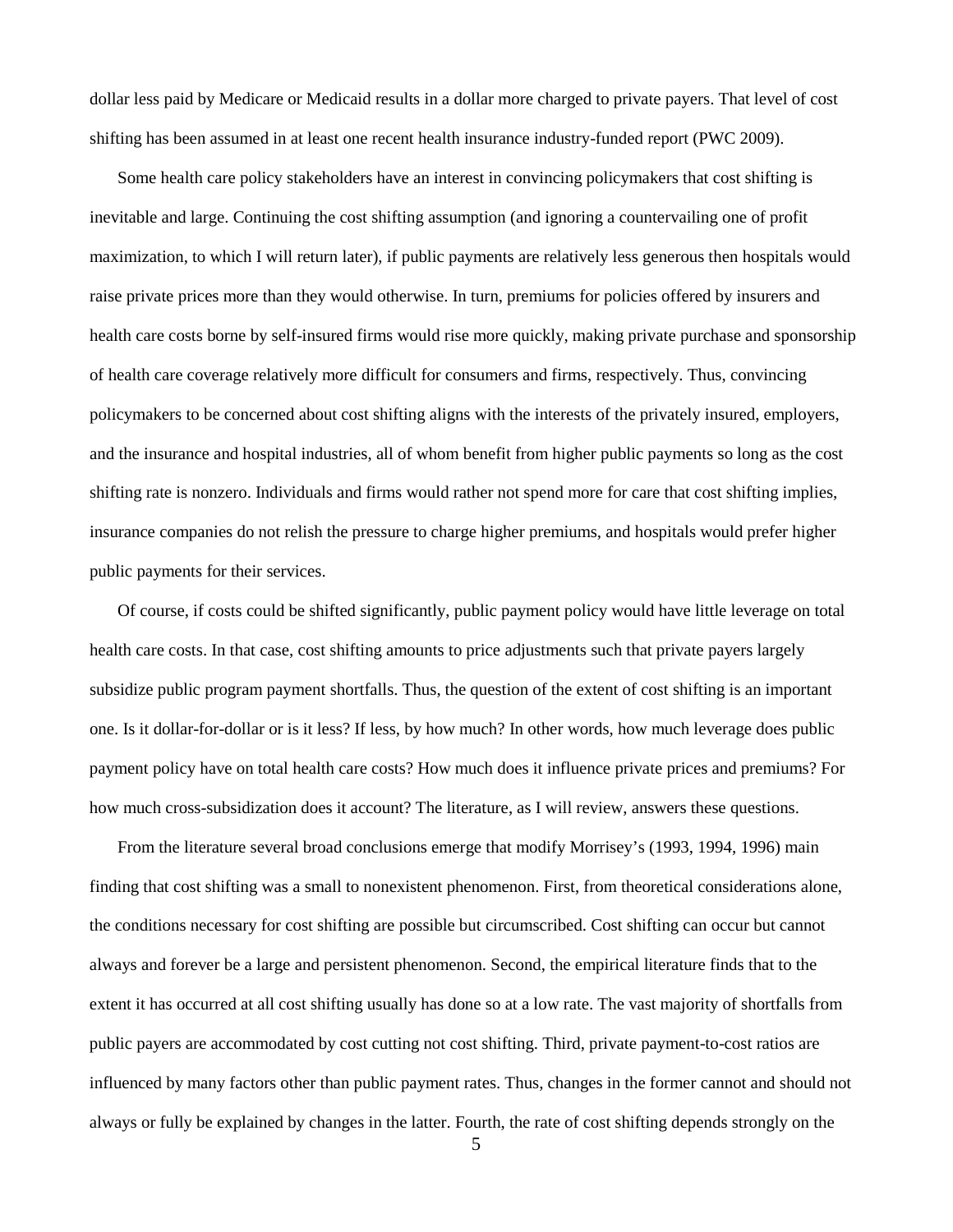degree of price competition in the private market for hospital services, that is, the relative market power of hospitals and health care plans. A critical implication is that one cannot assume cost shifting estimates from one era or one market apply at another time or in another place. Fifth and finally, private and public prices and margins can both influence each other. In other words, the direction of causality between private and public payment levels goes both ways: they are jointly determined.

Beyond reviewing and organizing the literature, in this paper I make two other contributions. First, I provide a framework informed by theory for empirical specifications of hospital cost shifting analysis. In that framework I identify control factors and estimation techniques required to obtain unbiased cost shifting estimates. The second contribution is a critical examination of each empirical study in light of the framework just described. No study (on any subject) is perfect, but some are stronger than others. The stronger studies I identify provide the most credible estimates of hospital cost shifting and indicate how the phenomenon varies with market structure. Ultimately, by consideration of the full body of work—imperfect as each individual effort may be—robust conclusions, described above and returned to in the final discussion section, can be drawn.

It is worth noting that provision of care to the uninsured may also induce hospital cost shifting and affect private premiums, though estimates vary. Families USA (2005) estimated that private insurance premiums were about 10% higher in 2005 due to the use of health services by the uninsured. Kessler (2007) and Hadley et al. (2008) both find less than a 2% effect. The remainder of this paper focuses on hospital cost shifting from Medicare and Medicaid to private payers and does not cover that which may be due to the uninsured.

#### **2.0 Background**

Cost shifting concerns have played a role in consideration of hospital payment policy for decades. According to Starr (1982), in the 1970s "commercial insurance companies worried that if the government tried to solve its fiscal problems simply by tightening up cost-based reimbursement, the hospitals might simply shift the costs to patients who pay charges." A 1992 report by the Medicare Prospective Payment Assessment Commission (ProPAC) asserted that hospitals could recoup underpayments by Medicare from private payers (ProPAC 1992). Were that so, hospitals would need not need to fear inadequate government payments. Yet, somewhat paradoxically, around the same time hospitals used the cost shifting argument to call for higher public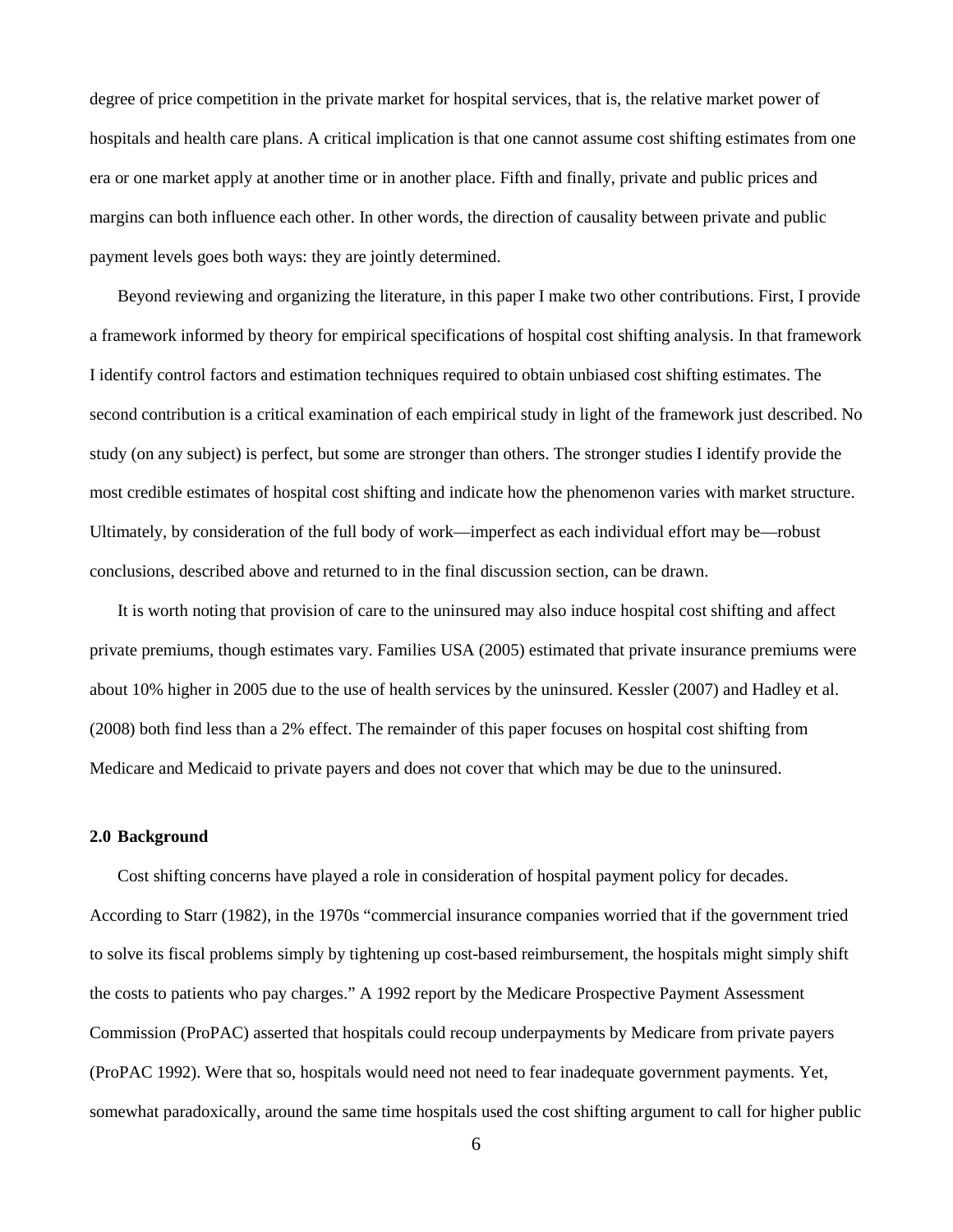payment rates (AHA 1989). More recently, during the debate preceding passage of the new health reform law the Patient Protection and Affordable Care Act (PPACA)—two insurance and hospital industry-funded studies (PWC 2009, Fox and Pickering 2008) and one peer-reviewed publication (Dobson et al. 2009) reasserted a high degree of cost shifting to private payers stemming from public payment shortfalls. Half to all of shortfalls were assumed to be shifted to private payers.

The cost shifting issue is certain to arise again in the near future. Though cost shifting was debated during consideration of the PPACA, public payment policy is not settled, nor will it ever be. The new health reform law includes many provisions that are designed to reduce the rate of growth of public sector health care spending. For instance, the law's provisions will reduce annual updates in payments for Medicare hospital services, pay for them in part based on performance on quality measures, lower payments for preventable hospital readmissions and hospital-acquired infections, among others (Kaiser Family Foundation 2010, Davis et al 2010). In aggregate and over the ten-year period 2010-2019, the CBO scored the savings from reduced Medicare hospital payments at \$113 billion (CBO 2010b).

Additionally, Medicaid eligibility will expand in 2014 to all individuals with incomes below 133% of the federal poverty level. The Congressional Budget Office has estimated that by 2019 Medicaid enrollment will grow by 16 million individuals (CBO 2010a). To the extent that some of these new Medicaid beneficiaries would have otherwise been covered by private plans (a crowd-out effect; Pizer, Frakt, and Iezzoni 2010), lower Medicaid payments relative to private rates may increase incentives to shift costs. On the other hand, to the extent that Medicaid expansion, as well as the equally large (CBO 2010a) expansion of private coverage encouraged by the PPACA's individual mandate and insurance market reforms, decrease rates of uninsurance and uncompensated care, the law may decrease hospitals' need to shift costs. Nevertheless, if past experience is any guide, as some of PPACA's provisions are implemented, they are likely to be challenged with cost shifting arguments by the hospital and insurance industries.

Much of the commentary in the literature pertaining to public and private payments to hospitals and their relationship references time series such as those depicted in Figure 1 (see, for example, Mayes and Hurley 2006; Mayes 2004; Dobson, DaVanzo, and Sen 2006; Lee al. 2003; Zwanziger and Bamezei 2006). Aggregate payment-to-cost ratios for all hospital-based services financed by private payers, Medicare, and Medicaid for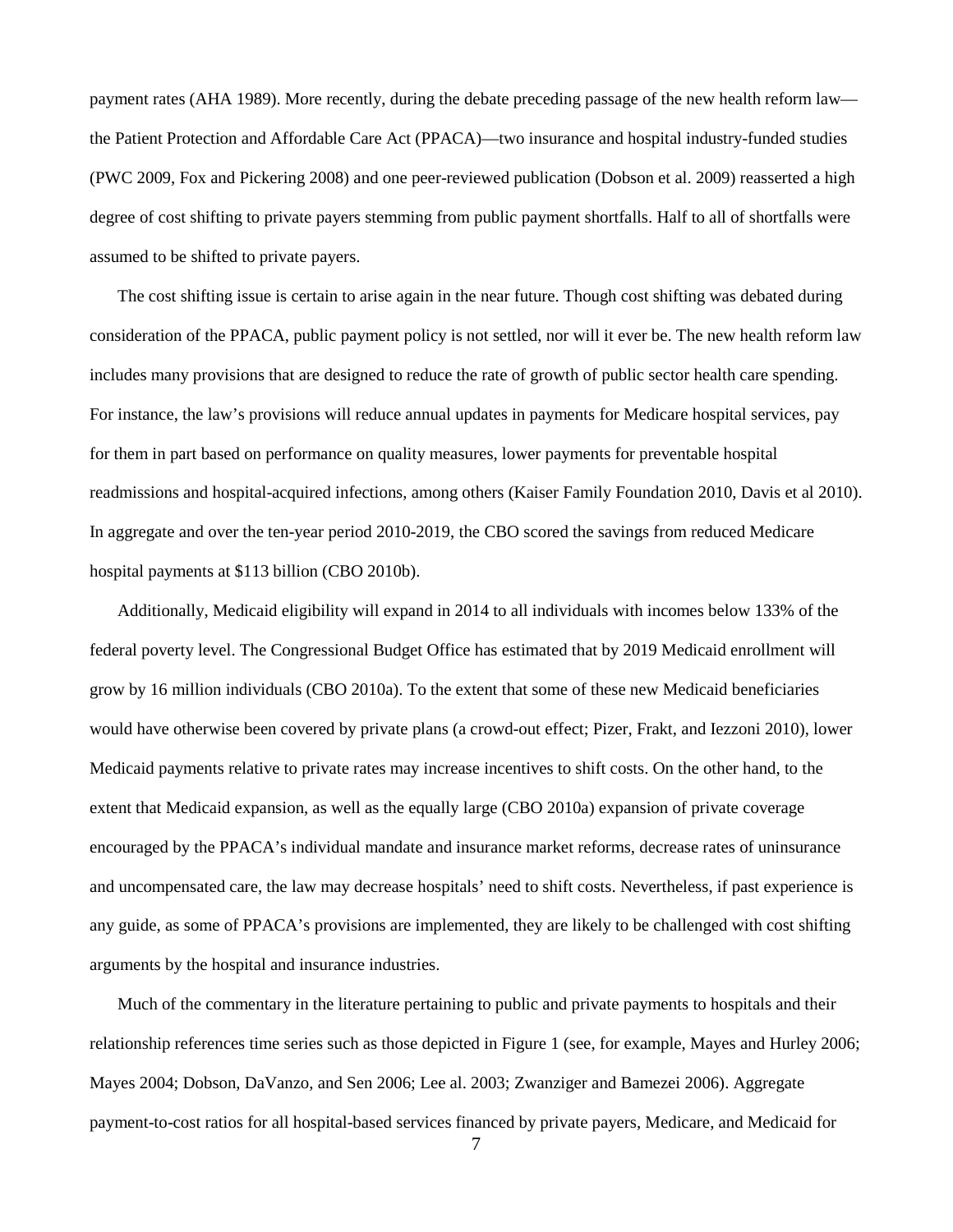years 1980 through 2008 are illustrated. Except, perhaps, over the period 1980-1985, the private payment-tocost ratio is negatively correlated with those of public programs. This is suggestive of cost shifting, but other hypotheses are consistent with the evidence; it may be coincidental or driven by other factors. As suggested in the subsections that follow, much of it may be explained by changes in hospital costs and hospital or plan price setting power due to market size, reputation, and other factors relating to "market clout."



 $(A)$  = Beginning of Medicare Hospital Prospective Payment System (PPS) phase-in,  $(B)$  = PPS fully phased in, (C) = Era of commercial market managed care ascendency, (D) Balanced Budget Act (BBA) passage and managed care backlash.

In Figure 1, the years 1980-2008 are broken into five spans of time by four lines marked (A) through (D). These five eras correspond to periods over which health care market structure (hospital and plan market power) and policy landscape had distinct characteristics. Those characteristics changed at each of the demarked boundaries by identifiable legislative or market events. In the subsections that follow, I describe those eras and events. They form the contextual backdrop to my review of the cost shifting literature, my interpretation of it, and help inform my qualitative predictions of future developments in response to likely policy changes. In the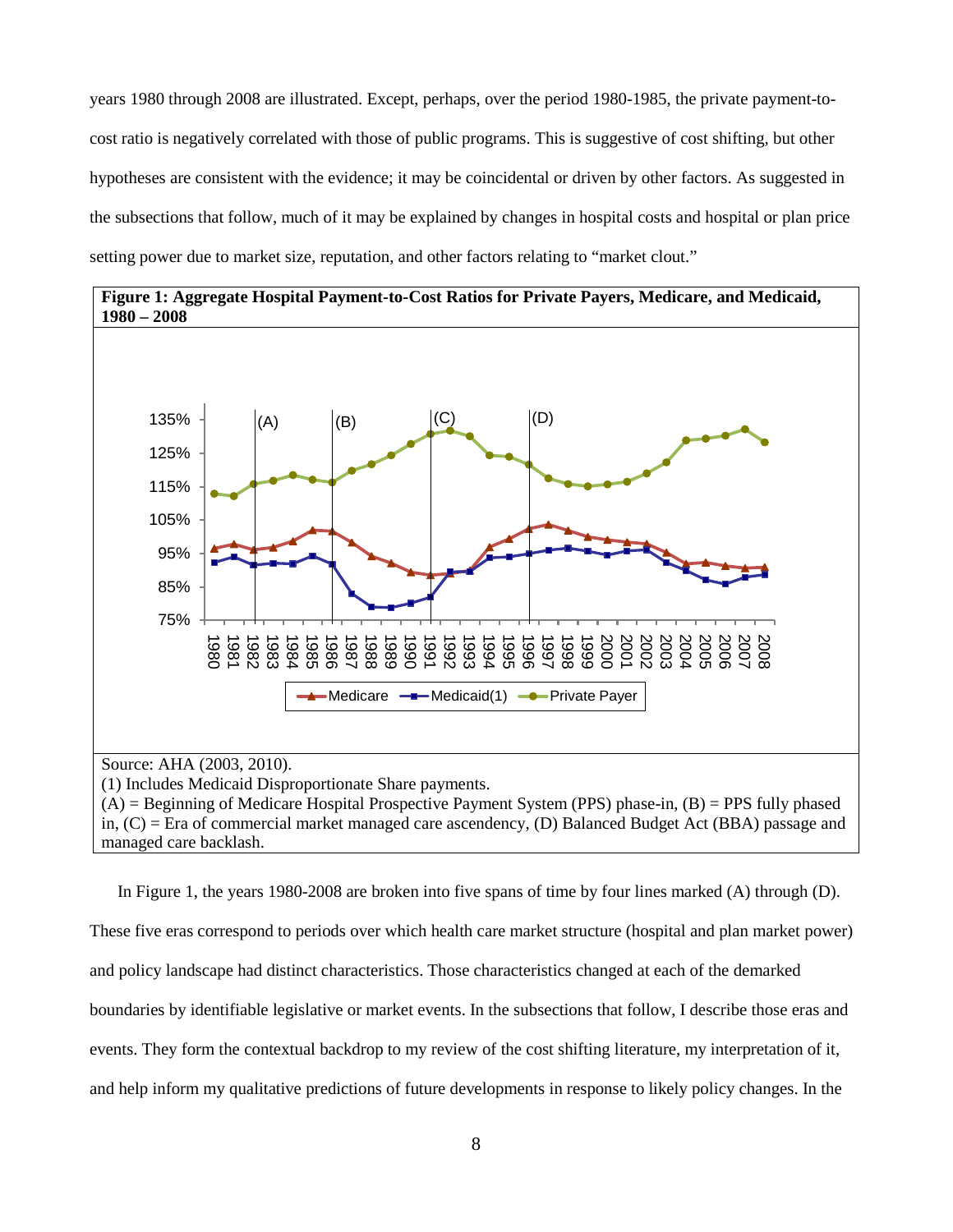discussion that follows, I focus on Medicare policy and payment changes. Medicaid payment in relationship to costs tends to track Medicare payments as can be seen in the figure.

#### **2.1 The Golden Stream (before 1983)**

Policymakers have struggled with Medicare financing since the early years of the program. The original hospital payment design reimbursed hospitals retrospectively for all services at their reported costs plus 2% for for-profits and plus 1.5% for non-profits (Weiner 1977). These so-called "return on capital" payments were eliminated in 1969 (U.S. Senate 1970). The cost reimbursement system that replaced them included a so-called "nursing differential" that paid hospitals an additional 8.5% above inpatient nursing costs (Kinkead 1984). The 8.5% nursing differential was reduced to 5% in 1981 (SSA 1983) and eliminated altogether by 1984 (Inzinga 1984). Thus, from the inception of the program into the 1980s hospitals could earn greater Medicare revenue and profit simply by increasing reported costs or a portion thereof (inpatient nursing costs in the case of the nursing differential) (Mayes 2004).<sup>[1](#page-8-0)</sup> With no incentives for cost containment by hospitals, the system was described as "a license to spend, ... a golden stream, more than doubling between 1970 and 1975, and doubling again by 1980" Stevens (1989).

Meanwhile, indemnity plans were the norm in the private sector. Without the leverage of network-based contracting (in which some providers could be excluded) and with payment rendered retrospectively on a fee-for-service basis, no successful cost controls existed in the private sector either. Managed care<sup>[2](#page-8-1)</sup> was unheard of until 1982. In that year California passed a law that allowed health insurance plans to selectively contract with hospitals, a statute that was widely emulated elsewhere sowing the seeds for the cost control role played by managed care in the 1990s (Bamezai et al. 1999).

Thus, prior to 1983, attempts by public and private payers to control hospital costs were largely unsuccessful. In general, both rose over time, consistent with the positive correlation between the two that persisted until about 1985 and evident in Figure 1. In the relationship between hospitals and their payers,

<span id="page-8-0"></span><sup>&</sup>lt;sup>1</sup> One possible reason that Medciare payment-to-cost ratios are below 100% in Figure 1 between 1980 and 1983 despite the "cost plus" reimbursement methods may be that hospital cost inflation was increasing rapidly and reimbursements were based on lagged costs (Mayes 2010).<br><sup>2</sup> Following Zwanziger, Melnick, and Bamezai (2000), among others, throughout this paper, I use the term "managed care"

<span id="page-8-1"></span>to refer to plans' selective contracting arrangements rather than their case-by-case control of utilization. The former has an impact on prices (Glazer and McGuire 2002). The latter has an impact on costs by control of volume and service type (Gray and Field 1989).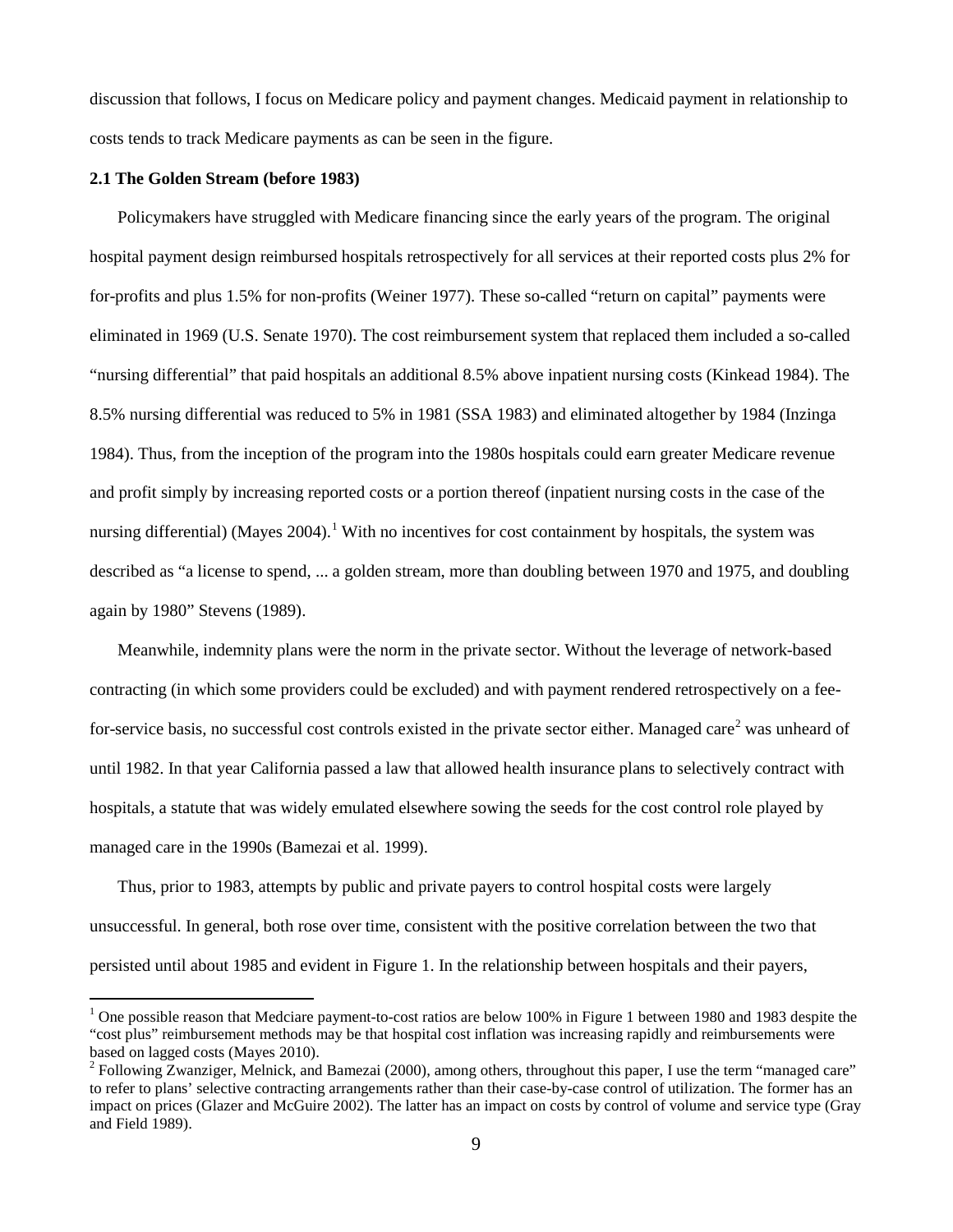hospitals had the lion's share of power. Price competition did not exist and hospitals attracted physicians and patients with costly, non-price amenities and services (Bamezai et al. 1999).

#### **2.2 Incentive Reversal (1983-1987)**

With a goal of reducing domestic spending, the Reagan Administration targeted Medicare hospital payments. Then Health and Human Services Secretary Richard Schweiker became enamored of New Jersey's hospital prospective payment model, based on diagnosis-related groups (DRGs), and developed Medicare's system accordingly (Mayes 2004). Under Medicare's prospective payment system (PPS), each hospital admission was assigned to one of almost 500 DRGs, each of which was associated with a weight based on average costs of treating patients in that DRG in prior years. The payment to a hospital for an admission was the product of the DRG weight and a conversion factor. Medicare could (and did) control the amount of payments to hospitals by adjusting the growth rate of the conversion factor and/or adjusting the relative DRG weights (Cutler 1998).

The critical element of the PPS is that prices were set in advance of admissions (i.e., prospectively*),* putting hospitals—not Medicare—at financial risk for the cost of an admission. Rather than paying hospitals more if they did more, as the prior system had, the PPS encouraged them to do less, and pocket any surpluses of prices over costs. The reversal of incentives was designed to control costs and the conversion factor and DRG weights were the policy levers for doing just that.

The PPS phased in over four years. Hospitals quickly learned how to reduce lengths of stay and, thereby, costs. Since PPS payments were based on historical costs, the early years saw a spike in aggregate payment-tocost ratios, evident in Figure 1 (Coulam and Gaumer 1991).

#### **2.3 Medicare, Congress's Cash Cow (1987-1992)**

By 1987, the PPS was fully phased in and Congress began using its policy levers to extract huge savings from Medicare and apply them to deficit reduction. The legislative mechanism was the annual budget reconciliation process. Robert Reischauer, Congressional Budget Office director from 1989-1995, explained how the PPS was viewed and used by Congress: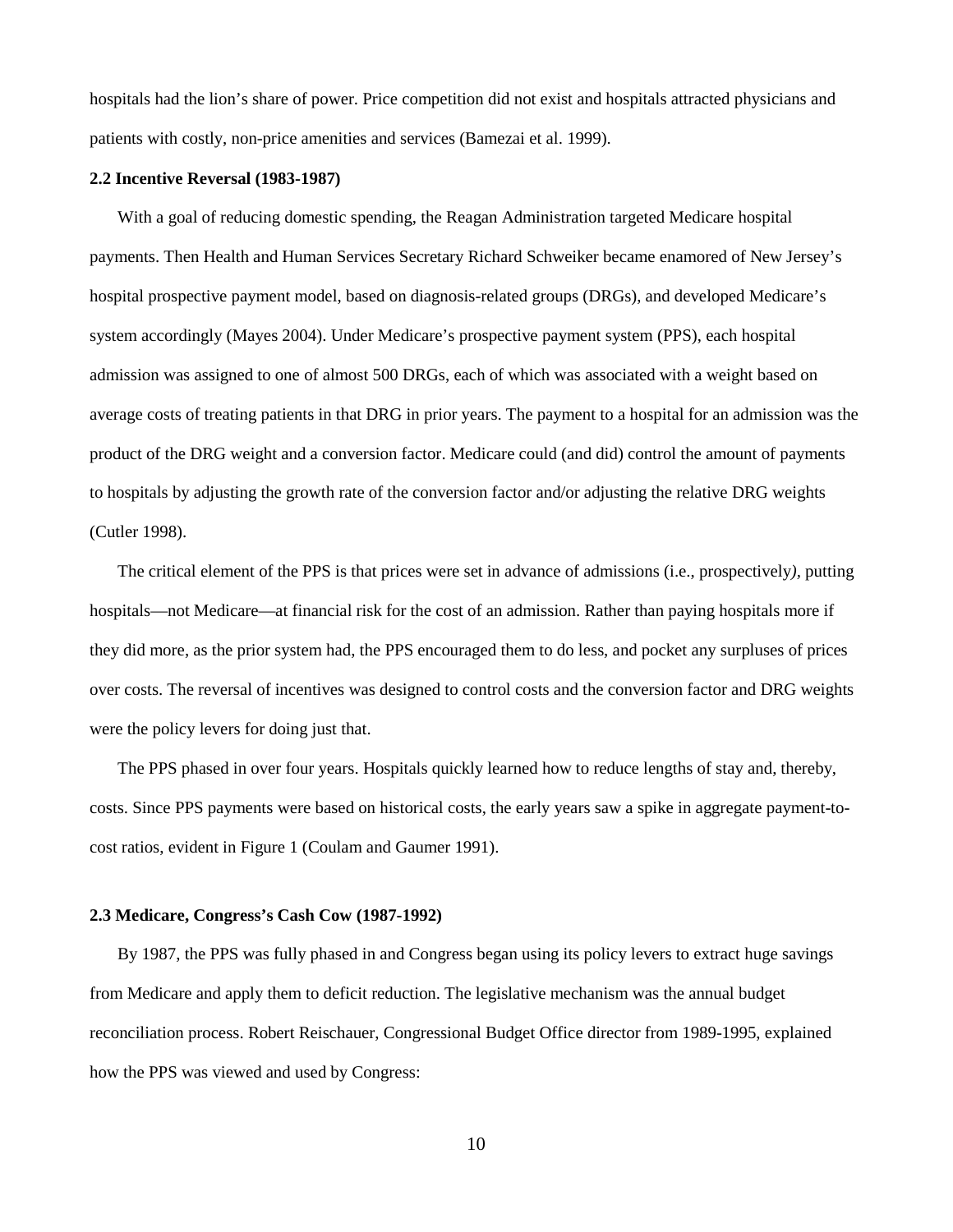*Medicare was the cash cow! [...] Congress could get credited for deficit reduction without directly imposing a sacrifice on the public. . . . And to the extent that the reduction actually led to a true reduction in Medicare services, it would be difficult to trace back to the Medicare program or to political decision-makers. (Mayes 2004)*

Aggregate Medicare hospital payment-to-cost ratios fell every year from 1987-1992 because hospital did not restrain costs as quickly as payments were adjusted (Guterman, Ashby, and Greene 1996). As Medicare margins fell, private pay margins grew over this period. The effects of managed care had not yet been fully felt in the commercial market, leaving private purchasers vulnerable to hospitals' market power. If ever there was an era during which the market conditions were ripe for cost shifting, this was it.

#### **2.4 The Ascendency of Managed Care (1992-1997)**

The role of market power in price setting is made crystal clear by considering the experience of the 1990s. The business community, desperate to put an end to the annual double-digit percent increases in premiums, changed course, removing traditional indemnity plans from their offerings and encouraging the growth of managed care. Managed care plans covered the majority of private plan enrollees beginning in 1993 (51%) and grew rapidly thereafter, capturing 70% of the market by 1995 (Mayes 2004). Robert Winters, head of the Business Roundtable's Health Care Task Force from 1988 to 1994, said,

*What happened in the late 1980s and in the early 1990s, was that health care costs became such a significant part of corporate budgets that they attracted the very significant scrutiny of CEOs. . . . More and more CEO's [were] saying, 'Goddammit, this has to stop!' (Mayes 2004)*

What stopped it was network-based contracting. The willingness for plans and their employer sponsors to exclude certain hospitals from their networks enhanced plans' negotiating position. To be accepted into their networks, hospitals had to negotiate with plans on price. The balance of hospital-plan market power shifted, resulting in the 1992-1997 downward private payment-to-cost ratio trend illustrated in Figure 1.

By contrast, payment-to-cost ratios for public payers grew in the early 1990s. This isn't a (reverse) cost shifting story, however, because there is no evidence that public payments increased in response to decreasing private ones. Instead, the dynamics are better explained by changes in cost. Guterman, Ashby, and Greene (1996) report that growth rates of hospital costs declined dramatically in the early 1990s, from above 8% in 1990 to below 2% by mid-decade, perhaps due to the pressures of managed care, a point echoed and empirically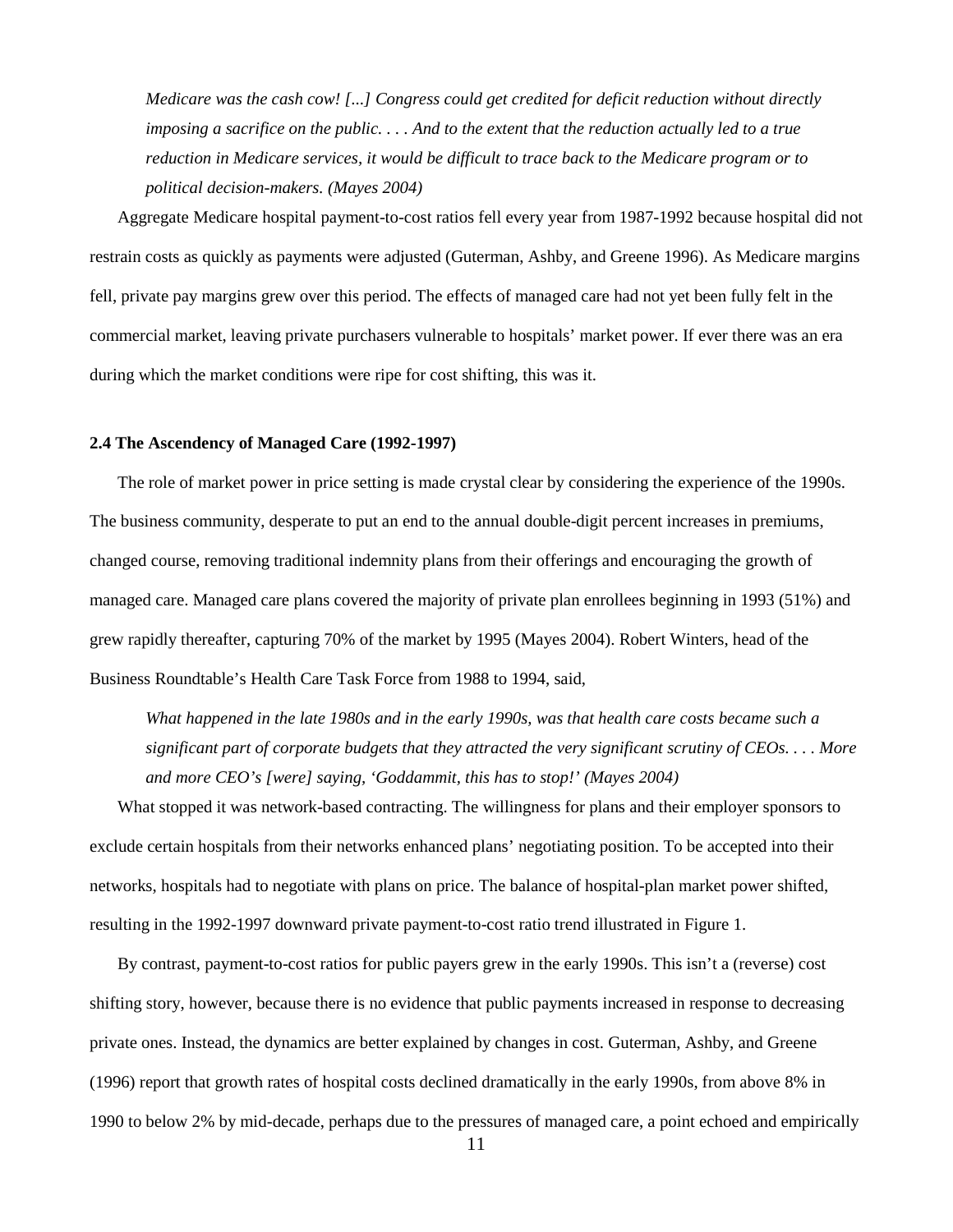substantiated by Cutler (1998). The rise of hospital costs continued at low rates through the 1990s, averaging just 1.6% per year between 1994 and 1997. By contrast, Medicare payments per beneficiary to hospitals, which had been partially delinked from costs under the PPS, increased 4.7% per year (Mayes and Hurley 2006). That the movements in the time series of Figure 1 confound the effects of price and cost is a second way—along with obscuring market power effects—they give a false impression of large, pervasive cost shifting. Put simply, there are many ways for public and private payment-to-cost ratios to change and the causal connection between prices (cost shifting) is just one of them.

#### **2.5 The Managed Care Backlash and the BBA (1997-2008)**

With so much room for costs to fall, managed care plans profited relatively easily for several years, negotiating with hospitals to accept lower payment increases and reducing hospital use among subscribers (Reinhardt 1999). Plan profitability fell throughout the 1990s, however, as price competition among plans squeezed inefficiencies and surplus from the system. In an attempt to maintain profitability, plans imposed greater restrictions on enrollees, subjecting them to more stringent utilization reviews, tighter networks, elimination of coverage for certain services, and higher cost sharing (Rice 1999, Mayes and Hurley 2006).

These cost-saving measures became increasingly unpopular and a managed care backlash ensued. States and the federal government enacted managed care reform and consumer protection laws (Sorian and Feder 1999). By 1997 the era of managed care's strong restraints on cost had ended and with it the low premium increases they delivered earlier in the decade. America entered the current age of health care plans, in which less restrictive network contracting embodied in the preferred provider organization (PPO) became the norm. Plans and hospitals still negotiate on price, but with consumers disliking restrictions on choice of providers, leverage shifted away from plans and toward hospitals. Reinforcing this shift, hospital mergers increased in the late 1990s (Vogt 2009). By the turn of the century, private payment-to-cost margins began to increase.

Coincidental with popular rejection of managed care, Congress turned its attention to the budget deficit and again sought savings from Medicare. The 1997 Balanced Budget Act (BBA) was enacted, promising \$115 billion in Medicare savings over the 1998-2002 period by eliminating retrospective cost-reimbursement for postacute care, long-term hospital services and for hospital outpatient departments (Wu 2009). Thus, hospital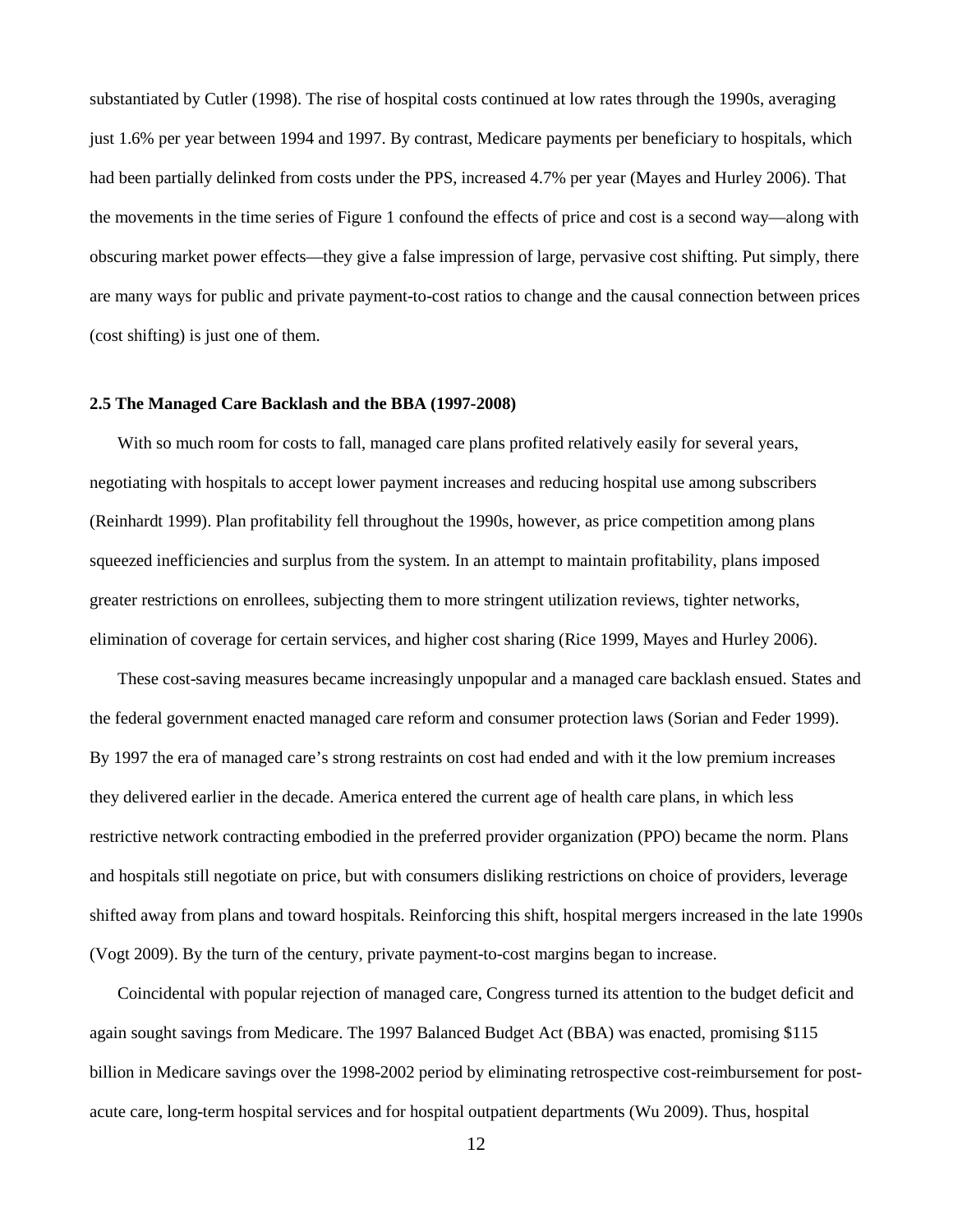Medicare payment-to-cost ratios declined as those of private payers increased, but perhaps only coincidentally. The latter was facilitated by a shift in market power, the former by policy change. The extent to which they are causally related cannot be determined from Figure 1 alone.

In summary, Figure 1 reveals a negative correlation between public and private payment-to-cost ratios since 1985. This suggests cost-shifting but doesn't prove it. Other hypotheses are consistent with the evidence. Historical changes in hospital costs and the balance of market power between hospitals and plans may explain all or some of the data. Only careful empirical analysis can reveal the causal effect of public prices on private ones, free of the confounding effects of changes in market power and hospital practices that impact costs.

#### **3.0 Methods**

To identify studies providing empirical analysis of cost shifting or theoretical predictions of the phenomenon, I used Google Scholar to search the academic literature from 1996 to the present with the search string: health (payment OR rate) (Medicare OR Medicaid) "cost shift". Over 600 documents satisfied the search criteria, from which I selected only those that were not included in the review by Morrisey (1996), appeared in peer-reviewed journals, offered either theoretical treatment of or attempted to estimate the size of a cost shifting effect. The list was augmented by any relevant papers published in 1996 or later cited by or citing those found in the Google Scholar search and meeting the aforementioned criteria. Though papers pertaining exclusively to nursing home and physician cost shifting were included in this list, they are not part of this review.

The final set of papers relating to hospital cost shifting is listed in Tables 1 and 2. Table 1 lists those that provide theoretical developments and Table 2 lists those with empirical findings. Some papers include both and, so, appear in both tables.

#### **4.0 Cost Shifting Theory**

My purpose in reviewing cost shifting theory is to identify non-price factors potentially relevant to the phenomenon. Such factors should be considered in empirical studies (reviewed in Section 5) if they are to provide an unbiased estimate of cost shifting. Section 4.1 illuminates the role of hospital and plan market power and the implications of an assumption that hospitals engage in profit maximizing behavior regarding costs and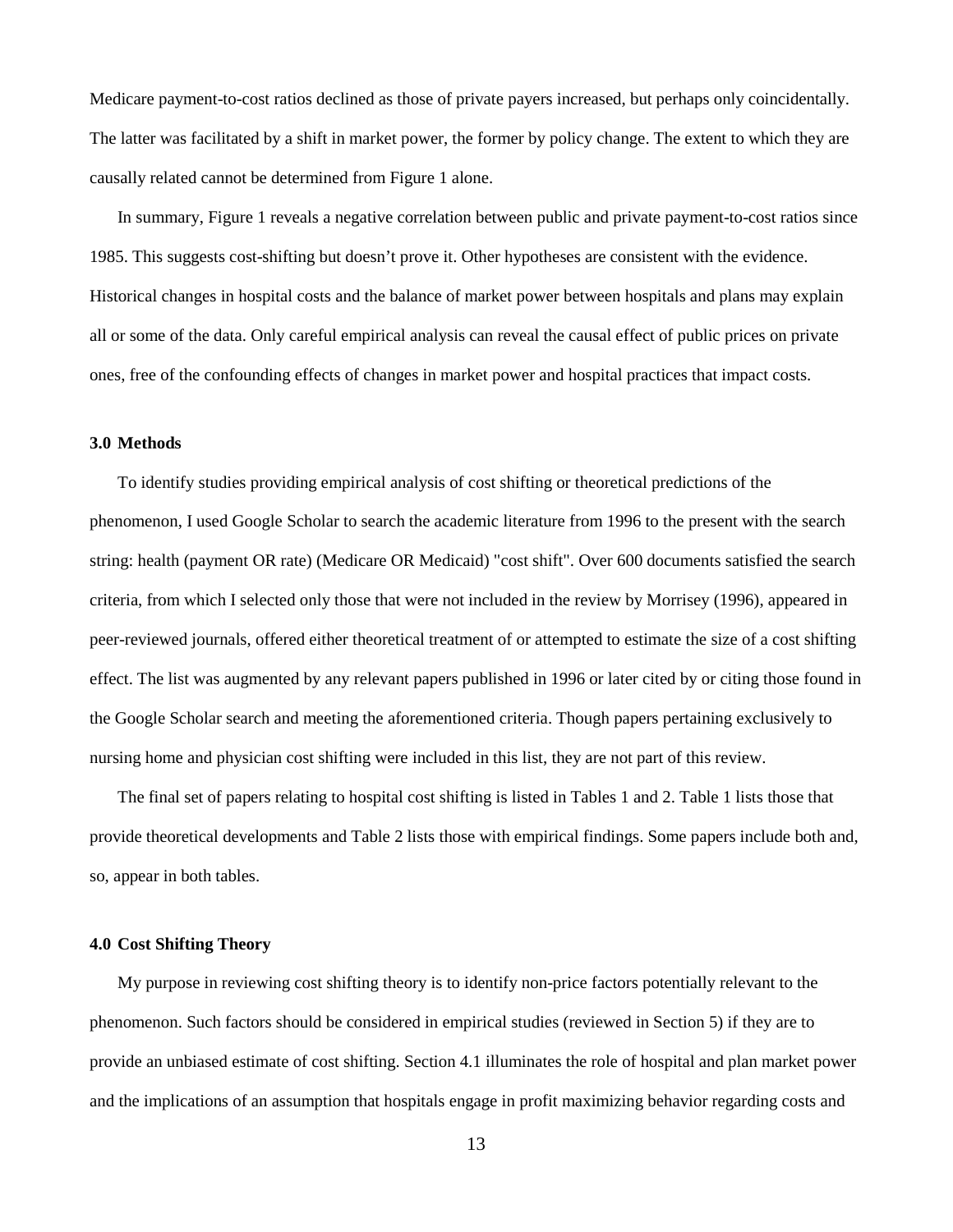prices. Section 4.2, considers what can happen when hospitals maximize something other than profit (generically termed "utility maximization"). Literature identified in my survey and referenced in these subsections is summarized succinctly in Table 1 (next page).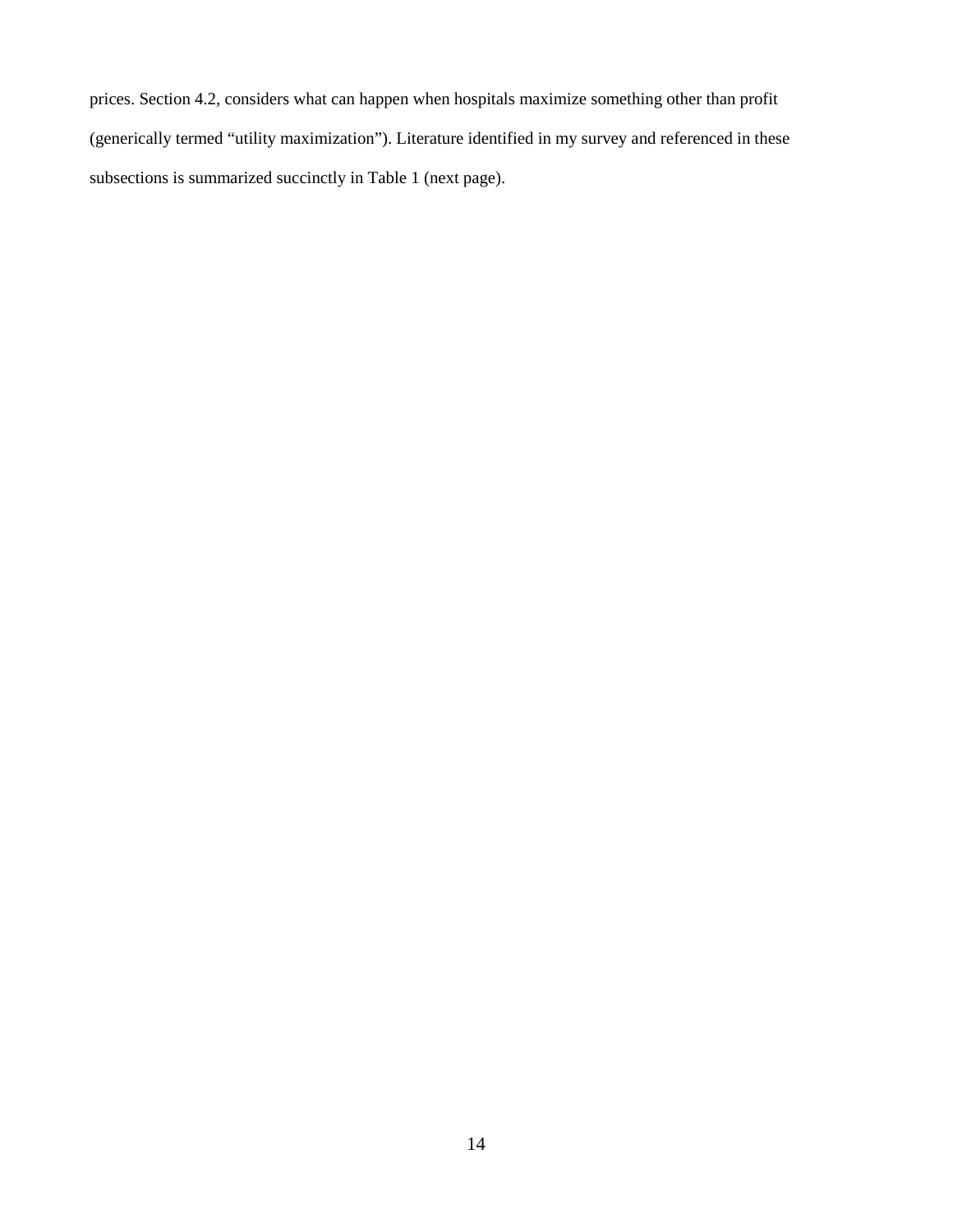| Table 1. Theoretical Cost Shift Literature (1996 to Present) |                                                                                                                                                                                                                                    |                                                                                                                                                                                                                              |                                                                                                                                                                                                                                                                                                                                                                            |  |  |  |  |  |
|--------------------------------------------------------------|------------------------------------------------------------------------------------------------------------------------------------------------------------------------------------------------------------------------------------|------------------------------------------------------------------------------------------------------------------------------------------------------------------------------------------------------------------------------|----------------------------------------------------------------------------------------------------------------------------------------------------------------------------------------------------------------------------------------------------------------------------------------------------------------------------------------------------------------------------|--|--|--|--|--|
| Citation                                                     | Assumptions                                                                                                                                                                                                                        | Predictions                                                                                                                                                                                                                  | Implications for Empirical Estimates                                                                                                                                                                                                                                                                                                                                       |  |  |  |  |  |
| Studies Assuming Profit Maximization by Providers            |                                                                                                                                                                                                                                    |                                                                                                                                                                                                                              |                                                                                                                                                                                                                                                                                                                                                                            |  |  |  |  |  |
| Rice et al. (1999), Showalter (1997)                         | Provider profit-maximizing behavior.                                                                                                                                                                                               | Cuts in public payments lead to lower quantity<br>of care supplied to the public, a higher quantity<br>supplied to private payers, and a lower private<br>payer price.                                                       | Cost shifting is not expected if providers<br>maximize profit.                                                                                                                                                                                                                                                                                                             |  |  |  |  |  |
| Glazer and McGuire (2002)                                    | Medicare sets prices independent of<br>quality and must pay any willing<br>qualified provider. Private payers<br>negotiate quality-dependent prices<br>and selectively contract. Provider<br>quality is shared across payer types. | The presence of a private sector dilutes<br>Medicare payment changes and can repair<br>Medicare payment policy errors. Medicare can<br>free-ride on private payers, receiving higher<br>quality than that for which it pays. | A private payer's ability to exclude<br>providers from its contract is a key source<br>of bargaining power. Medicare's payment<br>level may depend on factors (e.g. quality)<br>correlated with private payer levels (i.e.<br>may be endogenous). Public/private payer<br>mix is a determinative factor in the extent<br>providers respond to Medicare payment<br>changes. |  |  |  |  |  |
| Stensland, Gaumer, and Miller (2010)                         | Hospitals with strong financial<br>resources have a high cost structure.                                                                                                                                                           | A high degree of hospital market power leads<br>to high private prices and donations. These<br>strong financial resources are associated with a<br>high cost structure which is responsible for low<br>Medicare margins.     | Provider market power and costs are<br>positively correlated with private<br>payments.                                                                                                                                                                                                                                                                                     |  |  |  |  |  |
| <b>Studies Assuming Utility Maximization by Providers</b>    |                                                                                                                                                                                                                                    |                                                                                                                                                                                                                              |                                                                                                                                                                                                                                                                                                                                                                            |  |  |  |  |  |
| Clement (1998), Zwanziger (2000)                             | Hospitals maximize a utility function<br>with profit and quantity components.                                                                                                                                                      | Cost shifting is possible if hospitals have<br>under-exploited their market power.                                                                                                                                           | Measures of public and private payer<br>volume (or one relative to the other) are<br>related to cost shifting behavior.                                                                                                                                                                                                                                                    |  |  |  |  |  |
| Cutler (1998)                                                | Hospitals do not maximize profit.                                                                                                                                                                                                  | Cost shifting and cost cutting are both expected<br>responses due to public payment reductions.<br>When insurer demand elasticity for hospital<br>services is low, more cost shifting can occur.                             | Since cost cutting is a possible response to<br>public payment reductions, cost shifting<br>analysis based on margins confounds<br>price and cost effects.                                                                                                                                                                                                                 |  |  |  |  |  |
| Rosenman, Li, and Friesner (2000)                            | Hospitals maximize prestige<br>(revenue subject to the constraint it<br>covers costs).                                                                                                                                             | Cost shifting may occur, depending on the<br>provider's ability to cut costs. More public<br>payers relative to private ones increases the<br>degree of cost shifting.                                                       | Public/private patient mix and grants are<br>relevant to cost shifting.                                                                                                                                                                                                                                                                                                    |  |  |  |  |  |
| Friesner and Rosenman (2002)                                 | Hospitals maximize prestige<br>(revenue subject to the constraint it<br>covers costs).                                                                                                                                             | Cost shifting and lower service intensity are<br>substitute responses and should occur under<br>similar circumstances                                                                                                        | Service intensity is related to cost shifting.                                                                                                                                                                                                                                                                                                                             |  |  |  |  |  |
|                                                              |                                                                                                                                                                                                                                    |                                                                                                                                                                                                                              |                                                                                                                                                                                                                                                                                                                                                                            |  |  |  |  |  |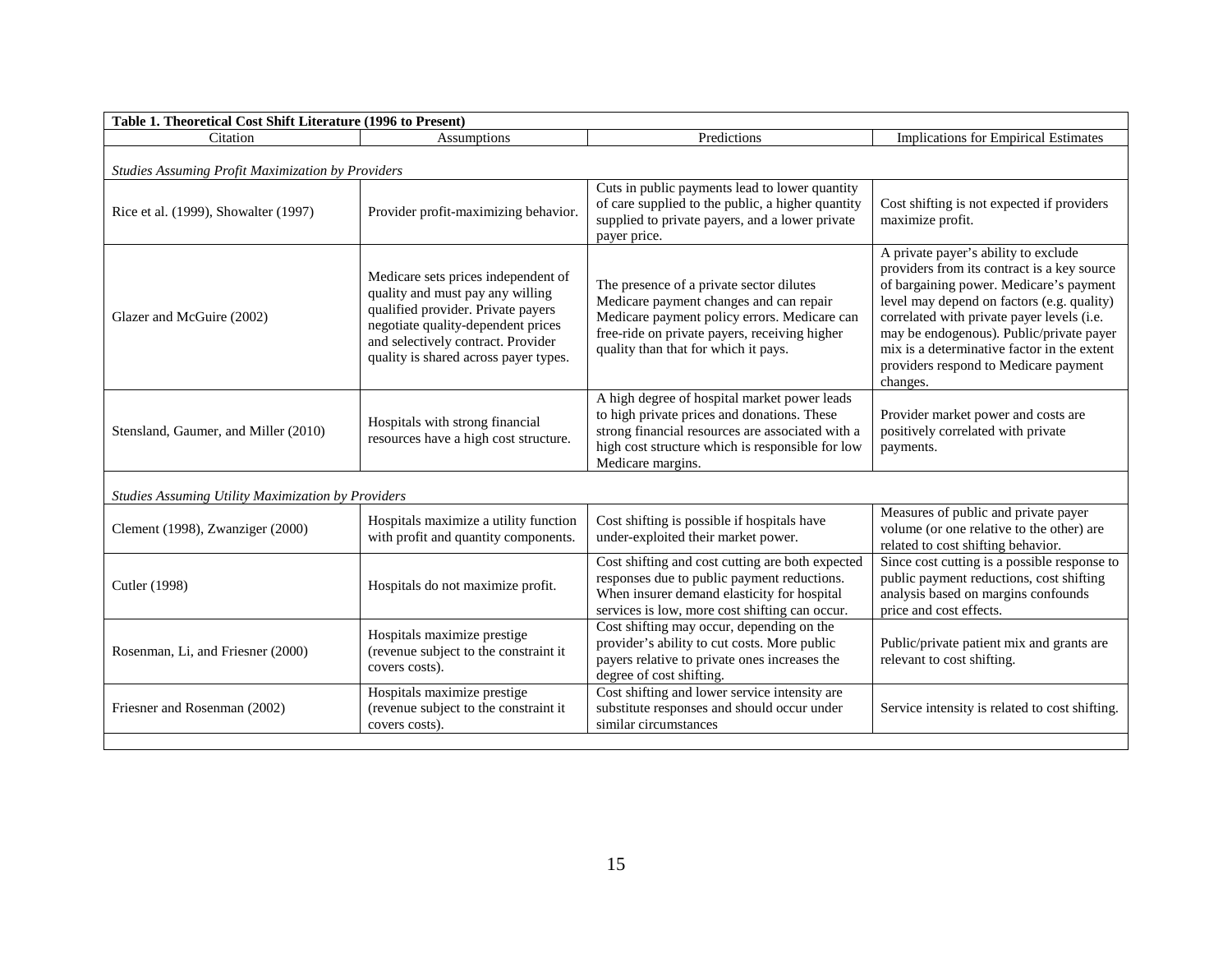#### **4.1 Market Power and Profit Maximization**

One formalization of cost-shifting theory is concerned with a health care provider that treats patients of two types, "public" and "private." These two types differ in their health coverage by entities with distinct contracting and payment practices. Public payers set provider payments by fiat and accept any willing provider. Traditional Medicare is the prototypical public payer, though state Medicaid programs have similar characteristics. Private payers negotiate payments with providers using their ability to selectively contract (form contracting networks) with a subset of them as a source of negotiating power. A managed care company is the prototypical private payer (Glazer and McGuire 2002).

This distinction highlights the role of "excludability" in hospital price setting. Hospitals in markets for which good substitute hospitals exist for their services are subject to exclusion from payers' contracting networks. This is a source of leverage for health plans and drives private prices downward. In contrast, hospitals that plans have difficulty excluding from their networks because of prestige or some distinctive "must have" characteristic can exercise brand power and negotiate high prices from plans. Similarly, a hospital with a local monopoly (due, say, to great distance to the closest competitor) is not excludable from plans' networks, driving prices upward for that hospital. Hospitals operating near full capacity can also demand higher prices (Ho 2009).

Market power among firms that offer insurance and/or administer self-insured employer plans also plays a role in private prices. For example, a firm that commands a large share of the market will also have a large degree of power in negotiating the price of health care services. Even a relatively large hospital cannot afford to be excluded from the network of a dominant plan, a phenomenon that pushes prices paid to hospitals downward. In such a case, provided there is some competition among hospitals, there is little to no scope to increase prices charged a dominant plan. Such a plan would walk away from a hospital trying to do so and contract with a competitor hospital instead (Morrisey 1996). The ability to price discriminate (charge one payer more than another) depends on a hospital's market power *relative* to that of each of its payers.

Thus, hospital prices are set through a bargaining process between hospitals and plans (Ho 2009, Moriya, Vogt, Gaynor 2010). Though market power of these two entities is relevant to the price-setting process, the precise relationships between plan and hospital market power on the one hand and price discrimination by hospitals across payers and its consequence for commercial premiums on the other are complex and not fully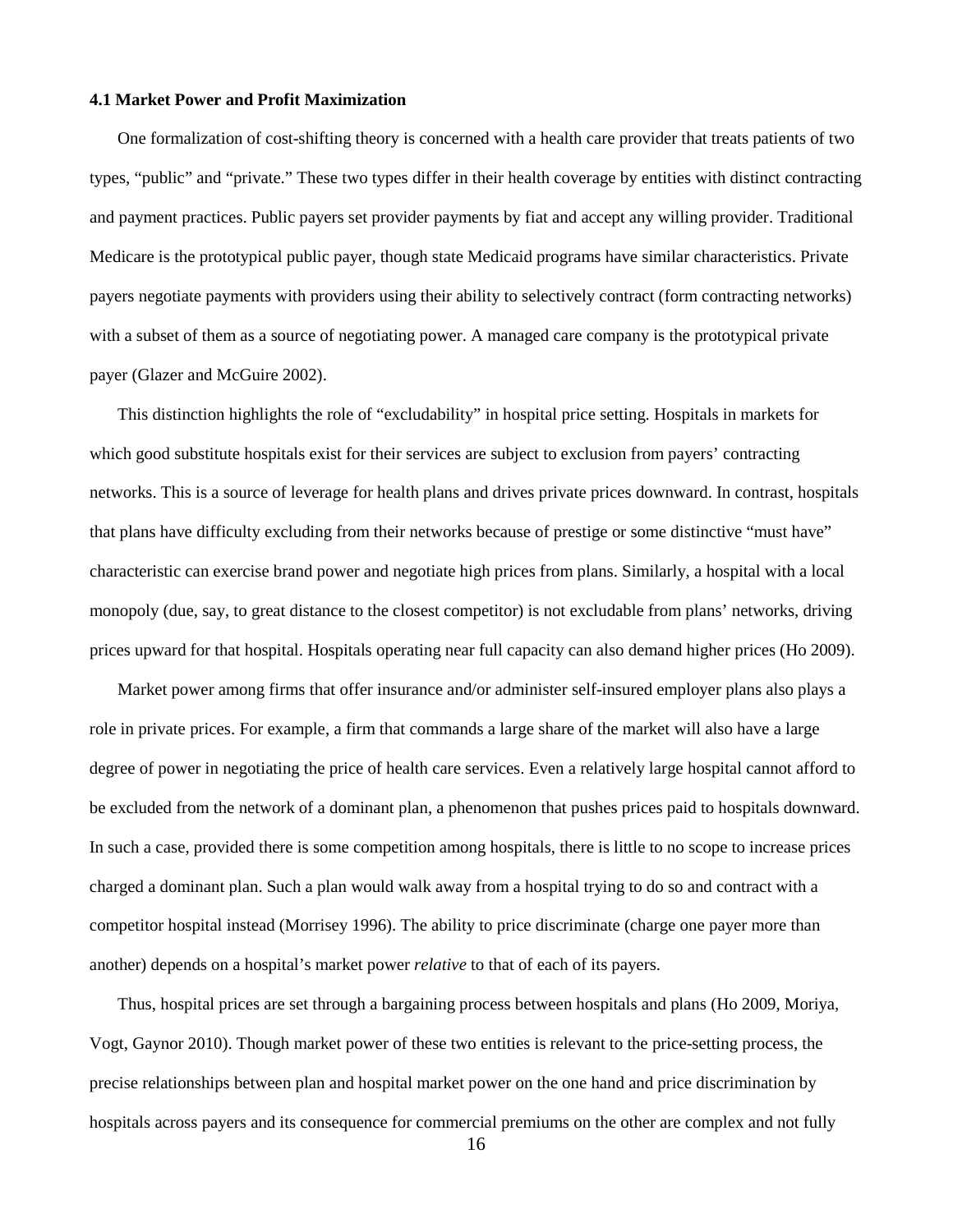understood in detail. There is general agreement in the health economics community about the key principles and qualitative relationships among relevant factors, however (Frakt 2010).

One such principle, explained in the Introduction, is that the ability to price discriminate is necessary but not sufficient for cost shifting. Since price discrimination is driven by market power, a necessary but not sufficient condition for hospitals to shift costs from public to private payers is that hospitals posses market power relative to plans. Market power cannot profitably be wielded indefinitely. Once a hospital has fully exploited its market power it has exhausted its ability to extract additional revenue from further price increases. That is, an even higher price would drive away enough customers (plans) that revenue would decrease, not increase.

Thus, cost shifting requires a change in the degree to which hospitals exercise market power. To shift costs, a hospital must have untapped market power. That is, it must have an *ability* to price discriminate to an extent not fully exercised. If it then exploits more of its market power *in response* to a shortfall in payment from public programs, only then has it shifted costs. Once it has exploited all the market power it has, a hospital cannot shift costs further because it cannot further price discriminate. This is why an assumption of profit maximization on the part of hospitals leaves no room for them to shift costs. If profits are at a maximum, they can only go down if prices are increased and patients begin going elsewhere in response (Morrisey 1996).

Most economists reject the possibility of cost shifting by appealing to a profit maximization assumption (Morrisey and Cawley 2008). With a multi-payer model of prices and quantities (number of patients served or units of health care sold), Showalter (1997) shows the consequences of such an assumption. When public payers cut price per patient to a hospital, that hospital re-computes what it charges each payer to maximize profit. The new set of prices is one for which quantity supplied to the public payer is lower, a simple result of supply and demand: a shift downward in price offered translates into lower number of patients served. A greater capacity is then available to serve more private patients. To fill that capacity (i.e. attract more patients from health plans), the hospital must lower its per patient private price, again a simple consequence of supply and demand. Thus, in response to lower public payments, profit maximization predicts a *volume shift* (lower public volume, higher private volume) and a price spillover (lower private payments as well). This is the antithesis of the cost shifting theory (Rice et al. 1999; McGuire and Pauly 1991). Morrisey (1993, 1994, 1996) points out that such a response is also expected for non-profit hospitals that seek to maximize revenue in service to charitable work.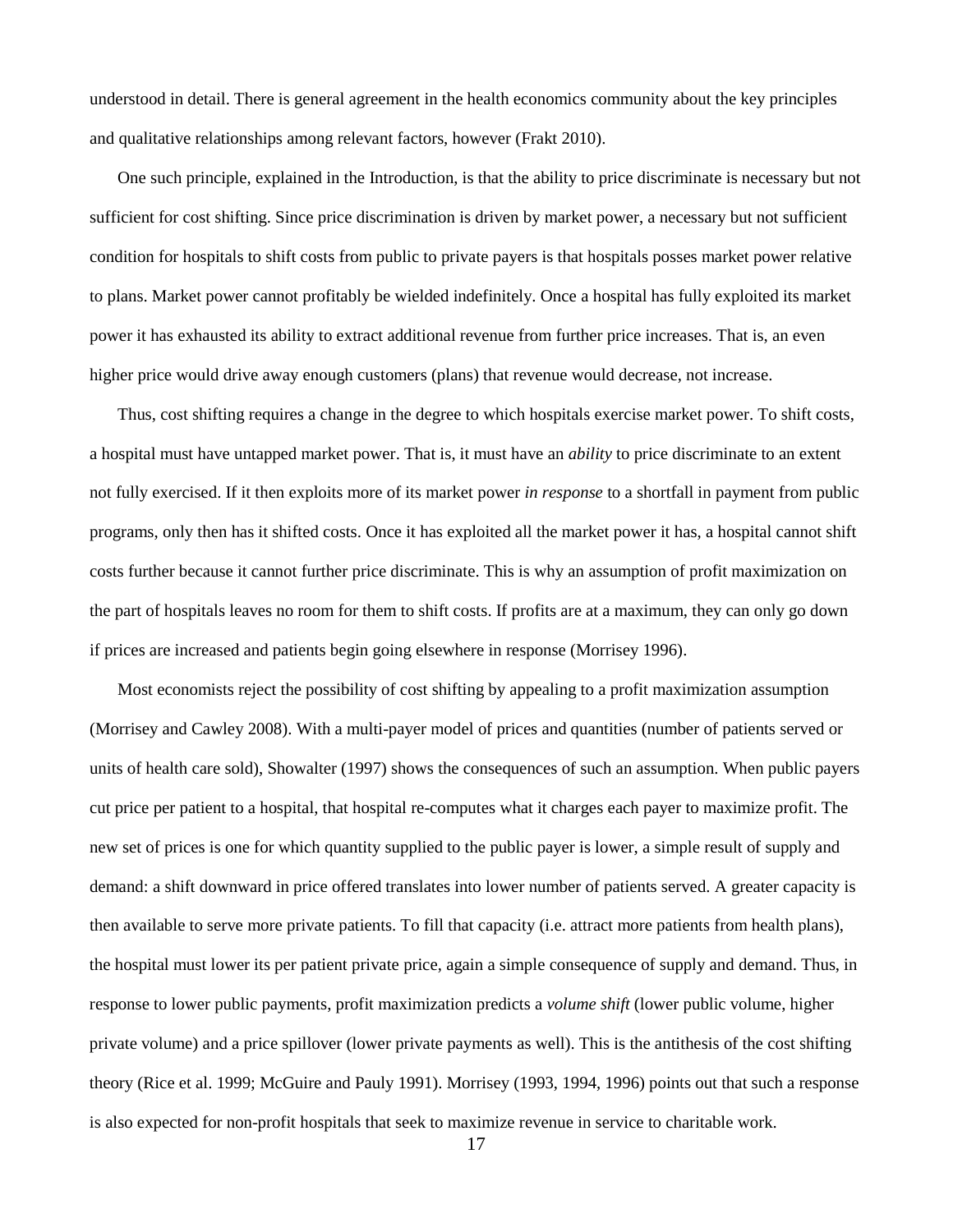So far we've considered the theoretical response of private prices and volumes to a change in public prices. However, it's plausible that causality runs the other way—that public prices respond to private ones. Glazer and McGuire (2002) propose such a dynamic. They imagine that all payers share the same level of quality from each provider, assumed to be profit-maximizing. Knowing this, public payers benefit from the quality private payers demand. By strategically underpaying, public programs "free ride" on private payers, getting more quality than they pay for. For example, high private prices fund the quality from which Medicare patients also benefit. In turn, Medicare pays rates that do not support the level of quality its beneficiaries receive. In this way, higher private rates can cause lower Medicare ones, a cost shift but in the opposite direction normally assumed.

Another result of the Glazer and McGuire (2002) model is that the degree to which a profit-maximizing provider responds to Medicare payment changes is a function of its public/private payer mix. A greater share of private payments dilutes whatever effect on quality public payment policy shift might have. The greater share of public patients, the more leverage public payment policy changes exert.

Wu (2009) terms the "reverse causality" story of Glazer and McGuire (that public prices respond to private ones) a "strategy" hypothesis in the sense that public payers behave strategically in setting prices. In contrast, she dubs the more standard story—that hospitals with unexploited market power can raise prices—as the "market power" hypothesis. The two hypotheses suggest a different consequence of payer mix. Under the market power hypothesis, hospitals with a larger share of private patients would cost shift more because of their greater bargaining power. On the other hand, the strategy hypothesis suggests that hospitals with a larger share of private patients would cost shift less because they are less sensitive to (less reliant on) public payments.

Stensland, Gaumer, and Miller (2010) provide another mechanism by which public payer based hospital margins are a response to private payer based revenue. They imagine a hospital with high market power that commands high markups over marginal costs. This permits a relaxed attitude toward cost, allowing them to rise. (Alternatively, it could be the high cost structure is itself a factor in high market power, perhaps due to high quality.) High costs will cause Medicare margins to be negative.

In conclusion, the literature on cost shifting theory based on profit maximization is unambiguous. Cost shifting cannot exist if hospitals already maximize profit. However, if they do not fully exploit their market power, theory suggests that the scope for cost shifting is still related to their degree of market power, as well as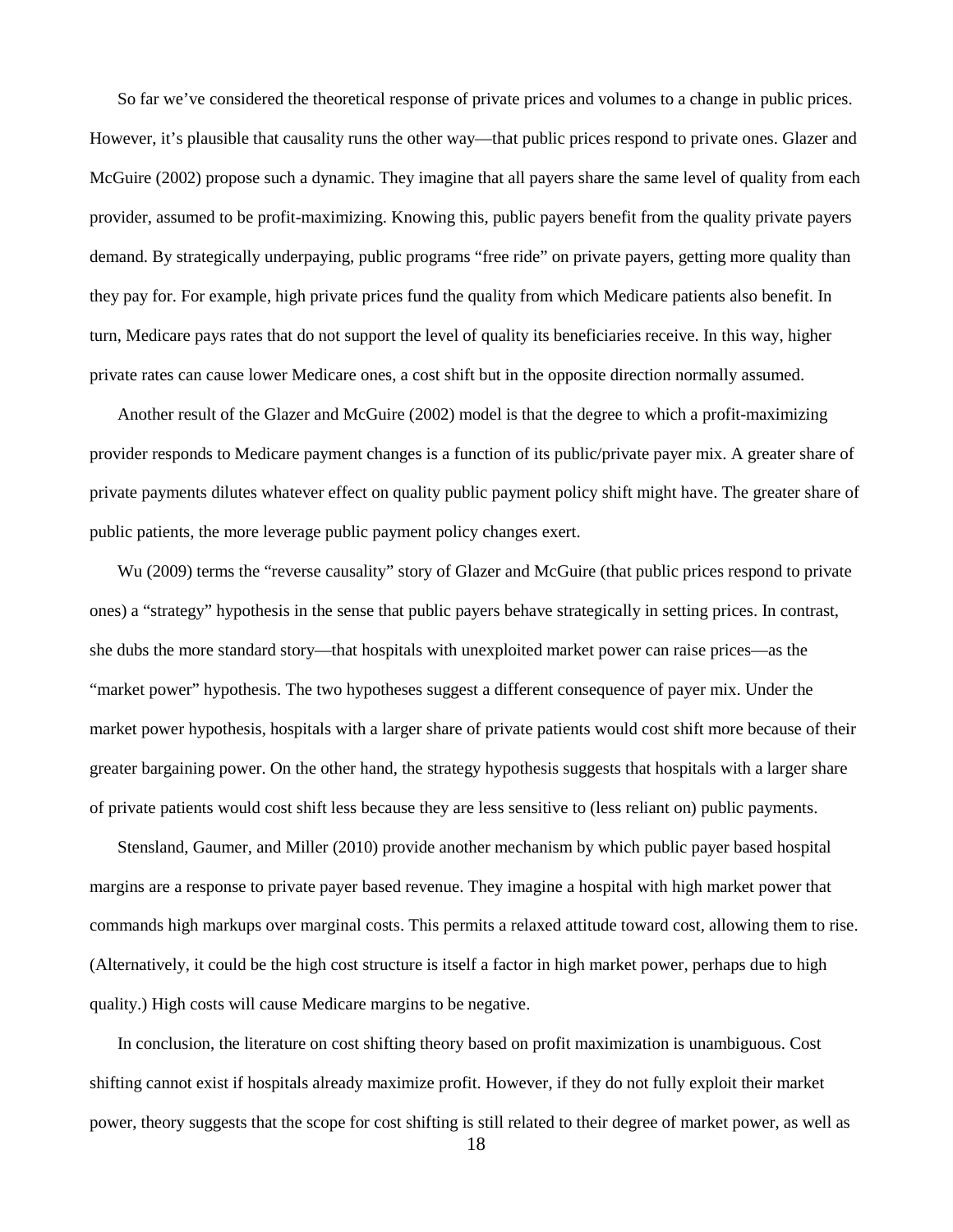costs and quality, public/private payer mix, and plan market power. In addition, there are reasons to think that private payment levels influence public payments. Together these theories suggest the possibility that causality runs both ways: shifts in public payments may cause shifts in private payments *and* vice versa.

Though we've already touched on the implications for cost shifting if hospitals do not maximize profit, next I consider theories that attempt to explain what they may be maximizing instead.

#### **4.2 Utility Maximization**

Eighty-five percent of beds in community hospitals are in non-profit or public institutions (Ginsburg 2003). There is nothing that says non-profit hospitals cannot charge profit maximizing prices to some payers. They may do so, for example, in order to maximize resources for charitable purposes. In such a case, there is no scope for cost shifting (Morrisey 1993, 1994, 1996). On the other hand, non-profit hospitals can be guided by vague missions and influenced by stakeholders with differing objectives. Consequently, they may not consistently maximize anything (Ginsburg 2003). In this section I consider the case in which hospitals do not maximize profit but do maximize a combination of other well-defined factors (generically termed a "utility function").

First, it is worth noting that non-profit and for-profit hospitals compete. In competition, the presence of forprofit hospitals may encourage non-profits to improve efficiency and cut costs. Likewise, the presence of nonprofits may induce for-profits to increase trustworthiness or quality (Kessler and McClellan 2001, Schlesinger et al. 2005). However, competition does not fully eliminate the differences between for- and non-profits in terms of provision of uncompensated care, accessibility, quality, and trustworthiness (Schlesinger and Gray 2006).

Clement (1997/1998), citing prior work in agency theory, argues that both non- and for-profit hospitals maximize utility functions with both profit and quantity components. She therefore assumes a hospital strategy governed by a model developed by Dranove (1988) for which the hospital maximizes utility with both quantity and profit components over two payers. Such a model allows for the possibility of cost shifting, provided the hospital has underutilized market power and sets prices commensurately lower than the market could profitably bear. Since volume is a component of the utility function, this result is intuitive: lower prices lead to higher volume so a hospital can maximize utility without fully exploiting market power and maximizing profit. Like Clement (1997/1998), Zwanziger, Melnick, and Bamezai (2000) also develop a theoretical model similar to that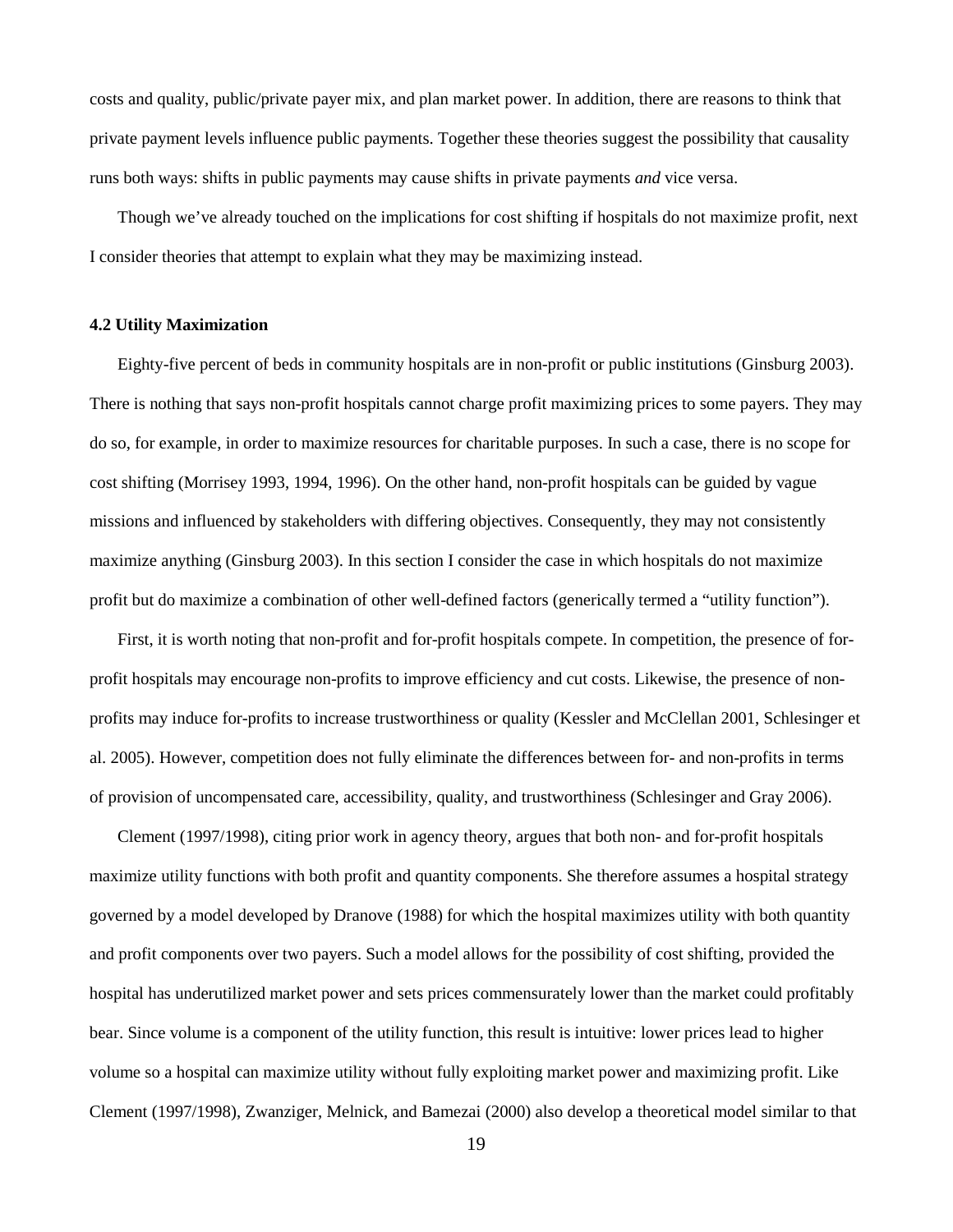of Dranove (1988), one that assumes hospitals maximize utility that depends on profits and volume. They also show that cost shifting is possible. The theoretical work beginning with Dranove and further developed by Clement, Zwanziger, Melnick, and Bemezai all show that measures of patient volume ought to be considered as independent variables in the specification of an empirical model of hospital prices.

Rosenman, Li, and Friesner (2000) hypothesize that non-profit hospitals maximize prestige. They suggest this is done by maximizing revenue subject to the constraint that it covers costs. The authors show that doing so can lead to either cost shifting (high private prices and lower private volume) or the opposite (lower private prices and higher private volume) in response to lower public payments. Which will occur depends in part on the provider's ability to cut costs. The theory also predicts that payer mix is important. More public pay patients relative to private pay patients can increase the degree of cost shifting. Friesner and Rosenman (2002) provide a similar a model of hospital prestige maximization. They predict that cost shifting and lower service intensity are substitute responses and should occur under similar circumstances.

Cutler (1998) provides an intuitive, graphical depiction of a theory of non-profit hospital price setting under utility maximization. He shows that cost shifting and cost cutting are both expected when public payments to hospitals are reduced. The extent to which each is employed depends on the degree to which plans have power to exclude hospitals from their networks. Cost shifting requires a private sector with relatively low ability to do so (inelastic demand). As the ability to exclude hospitals increases (demand becomes more elastic), hospitals respond more with cost cutting than cost shifting. Hence, cost shifting analysis based on margin (revenue divided by cost) has the potential to confound changes in price with changes in cost.

In summary, the literature on cost shifting assuming utility (not merely profit) maximizing behavior by hospitals suggests that cost shifting is possible. The degree to which it occurs is expected to be related to public/private patient mix, changes in costs, and service intensity. An implication is that there are theoretical reasons to expect a hospital can cost shift if it does not maximize profit or revenue from private payers.

#### **5.0 Review of the Empirical Literature**

The literature identifies many possible hospital responses to decreases in public payments. They include (1) reduction in staff or wages, (2) reduction in (underutilized) capacity, (3) changes in quality, (4) reduction in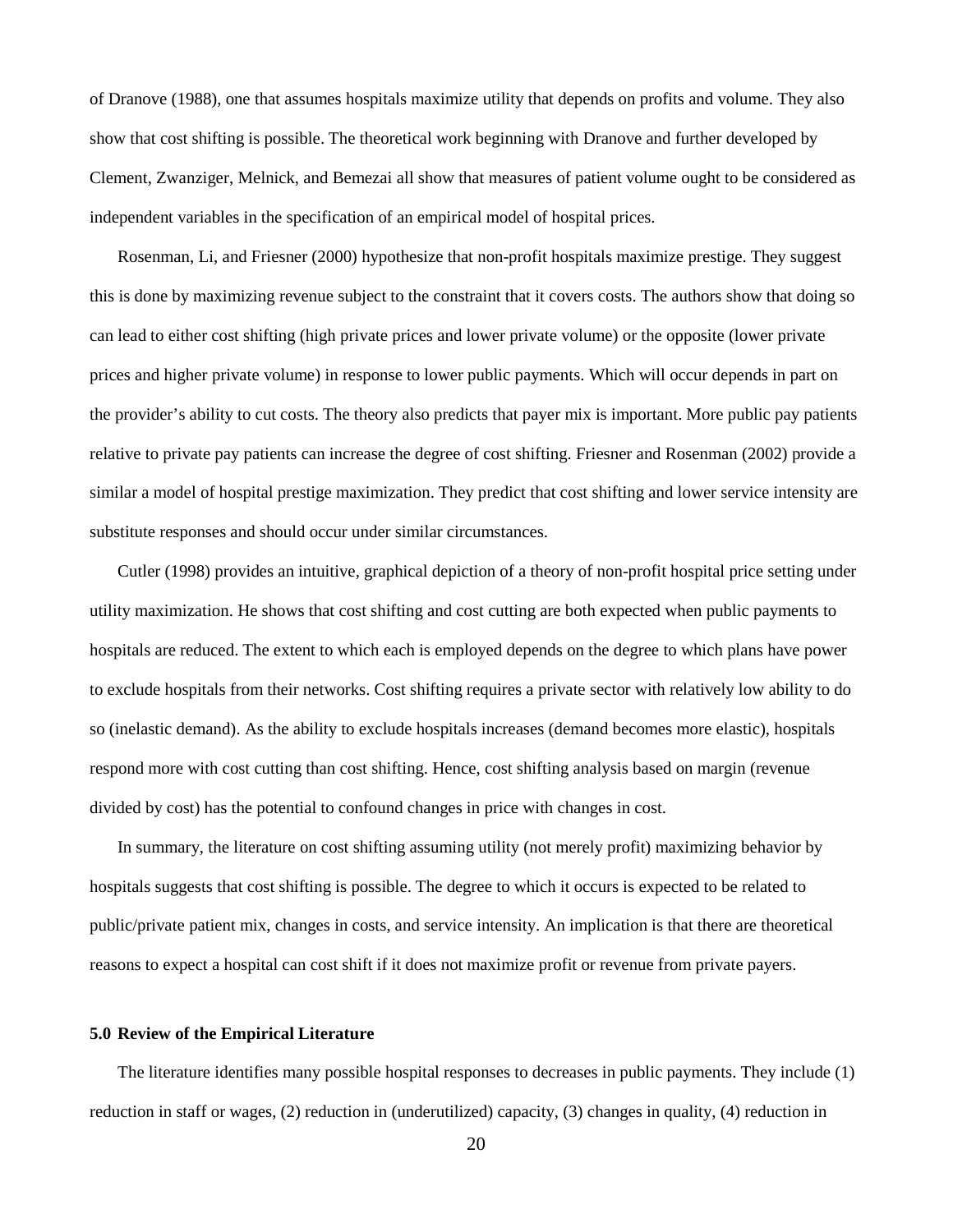services (trauma center, emergency rooms), (5) reduced diffusion rate of technology, (6) closure, (7) upcoding diagnostic information to get higher payments from Medicare, (8) volume shifting, and (9) cost shifting (Cutler 1998, Dranove and White 1998, Tai-Seale, Rice, and Stearns 1998, Dafny 2005). Given all these possible responses and in light of the relatively narrow range of circumstances in which cost shifting can theoretically occur (as reviewed in Section 4), it is not surprising that the empirical literature shows that cost shifting does not usually completely offset public payment shortfalls. With one exception, all studies find no cost shifting or a level of it that is far below dollar-for-dollar. The exception is that Cutler (1998) finds dollar-for-dollar cost shifting for the period 1985-1990. However, for the period 1990-1995 he finds no evidence of cost shifting. The strongest study (Wu 2009) finds an average 21% cost shift rate for the 1996-2000 period.

The review of empirical literature below and summarized in Table 2 is organized as follows. First, I consider studies that measure prices across hospitals but not over time. Results from these cross-sectional studies are often taken as evidence of cost shifting, but because they are a snapshot in time they are really studies of price discrimination, a static phenomenon. Cost shifting is a dynamic relationship between prices, so must be studied with data that include variation over time, not just across institutions. Next, I consider two types of dynamic studies that exploit temporal as well as cross-sectional variation in prices. One type, fixed-effects specifications, measure price changes relative to an overall hospital-specific average. The other, difference models measure price changes relative to a baseline year or a prior year. Both fixed-effects and difference models use hospitals as their own controls. They are distinct and equally valid approaches (Wooldridge 2002).

One study (Gowrisankaran and Town 1997) estimates a model that is outside the typology of studies just explained. Using Current Population Survey data, hospital cost report data from the Health Care Financing Administration (now the Centers for Medicare and Medicaid Services), and American Hospital Association data (all from 1991), the authors estimate a detailed (structural) model of the inpatient hospital market. The model captures dynamics of a hospital industry in which for- and non-profits compete and maximize different utility functions, have different preferences for investment, and face different levels of taxation. For-profits maximize profits while non-profits maximize a mix of profits and quality. The model includes the effects of hospital entry, exit, investment, and multi-payer pricing decisions, as well as patient preferences for hospitals. Observable input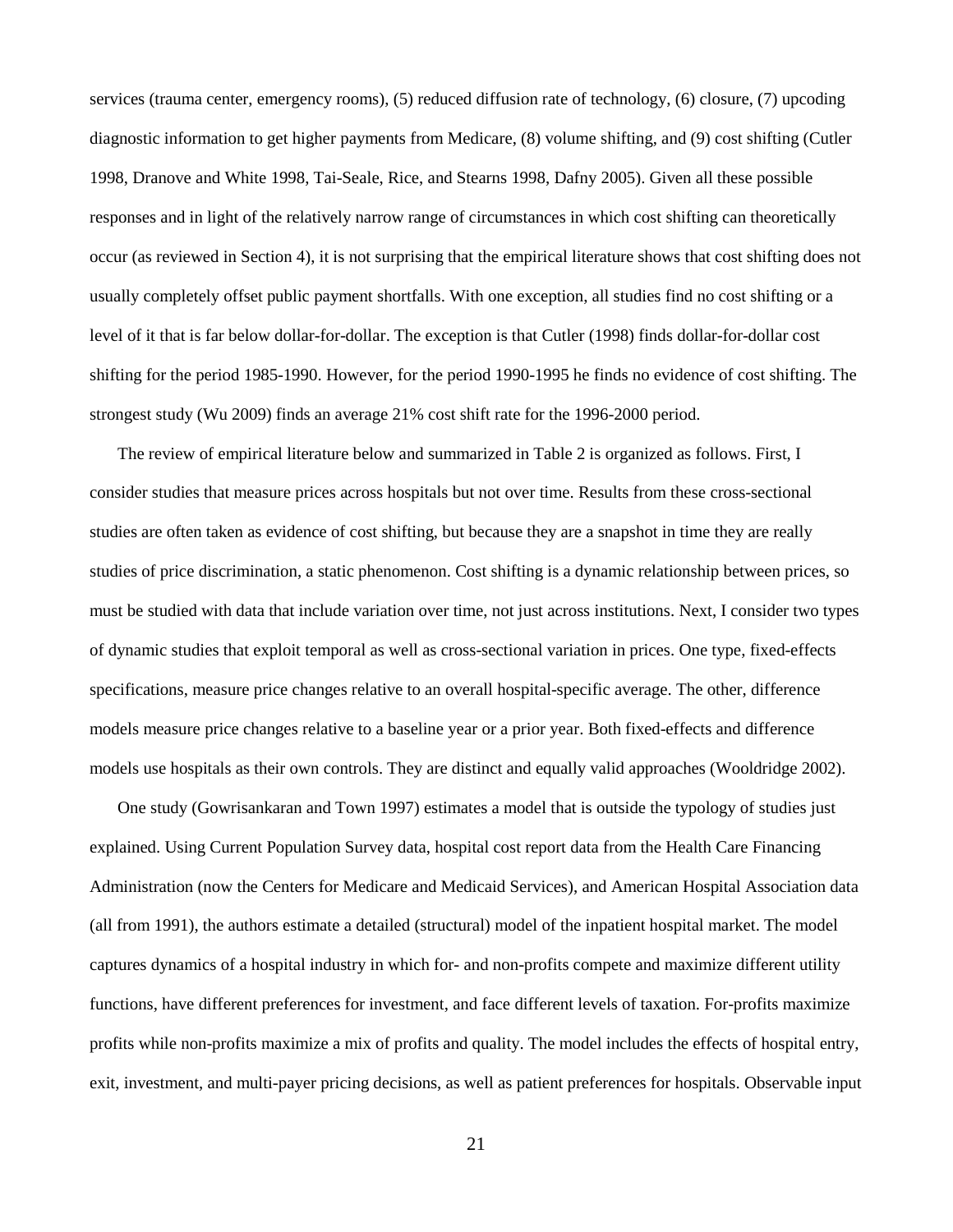parameters included proportion of patients requiring hospital services by payer, income threshold for free care, co-payment, Medicare deductible, Medicare reimbursement rate, corporate tax rates, and the discount rate.

The model is used to simulate the effects of Medicare's 1984 switch from a retrospective cost-based to a prospective payment system for hospital services. The authors find that the new payment system resulted in a 10% reduction in quality and a 1% decline in private price due to more concentrated hospital markets. The authors characterize this as a cost shift in the sense that price per unit of quality increased.

#### *Cross-Sectional Studies*

Stensland, Gaumer, and Miller (2010) published the most recent cost shift study. In it, the authors describe two hypotheses to explain descriptive evidence that is frequently considered the signature of cost shifting. One hypothesis, promoted by the hospital and insurance industries or consulting firms on their behalf (PWC 2009, Fox and Pickering 2008; see also Dobson et al. 2009), is that costs are not influenced by Medicare payments (i.e. are exogenous) and lower Medicare payment-to-cost margins induce hospitals to seek higher payment from private sources. The alternative dynamic was described in Section 4.1: hospitals with strong market power and a profitable payer mix have strong financial resources, high costs, and therefore low Medicare margins.

Though these are dynamic cost shifting hypotheses, strictly speaking Stensland, Gaumer, and Miller only test static versions of them. That is, they only examine price discrimination. Pooling across years the authors illustrate how margins correlate across payers and how they relate to costs and market power. Their descriptive findings are based on 2002-2006 Medicare hospital cost reports. Because they stratify their analysis by degree of Medicare margin it is (weakly) cross-sectional. This analysis is supplemented with two case studies of Chicago and Boston area hospitals based on 2005 IRS filings and newspaper accounts to characterize qualitative differences in market power across hospitals. They find that hospitals with lower non-Medicare margins had higher Medicare margins. In turn, hospitals with higher Medicare margins had lower costs. Finally, hospitals with higher market power had higher costs, lower Medicare margins, and higher private-pay margins. However, the descriptive analysis does not support causal inference. Thus, they do not find evidence of cost shifting. Indeed, they never test for it (though, to be fair, neither do the industry-funded studies the authors aim to refute).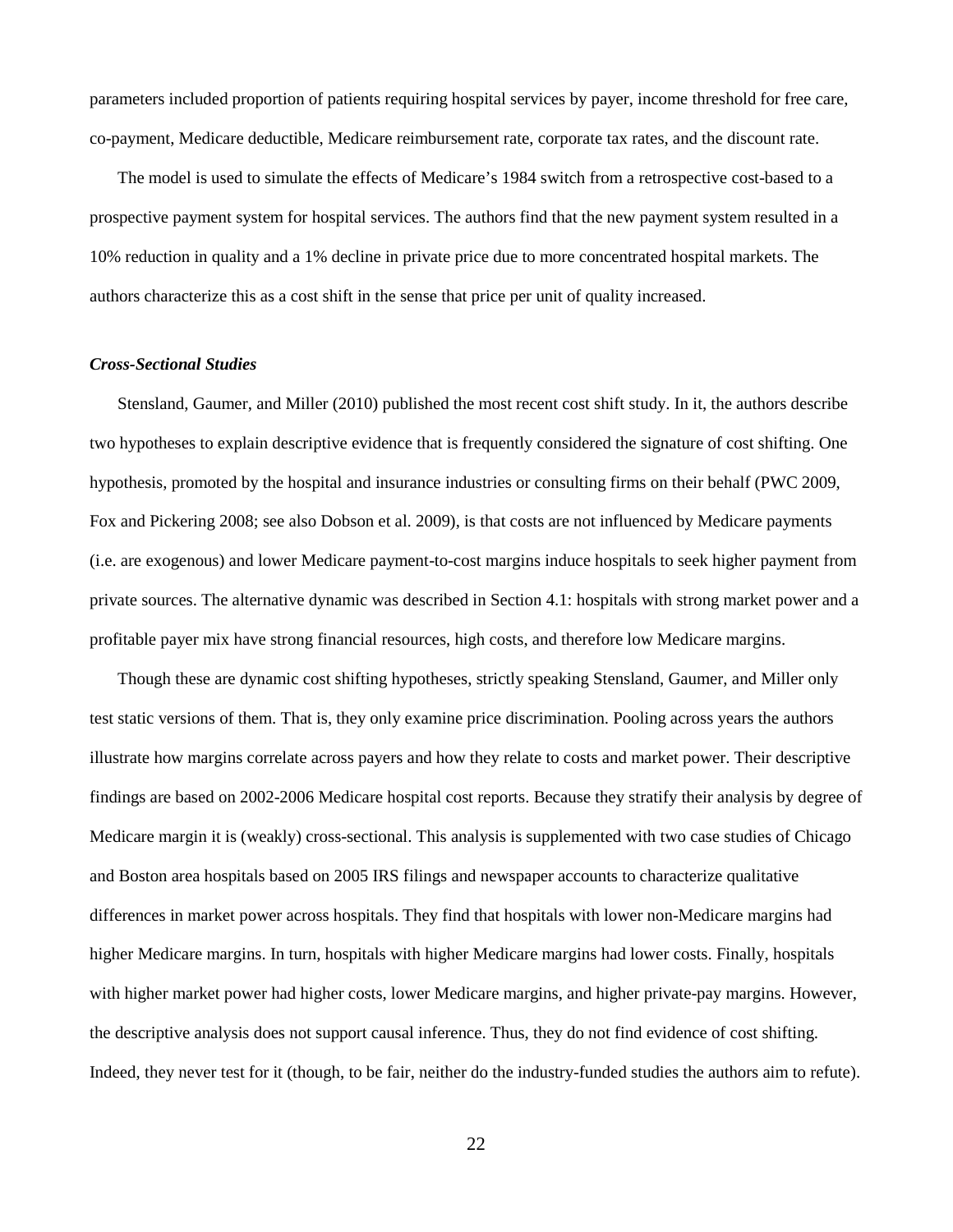| Table 2. Empirical Cost Shift Literature (1996 to Present)* |                                                                                                               |                                                                                                                                                                                                        |                                                                                                        |                                                                                                                                                                                                                           |                                                                                                                                                                                                                                                                                                                                                                                                                          |  |  |  |
|-------------------------------------------------------------|---------------------------------------------------------------------------------------------------------------|--------------------------------------------------------------------------------------------------------------------------------------------------------------------------------------------------------|--------------------------------------------------------------------------------------------------------|---------------------------------------------------------------------------------------------------------------------------------------------------------------------------------------------------------------------------|--------------------------------------------------------------------------------------------------------------------------------------------------------------------------------------------------------------------------------------------------------------------------------------------------------------------------------------------------------------------------------------------------------------------------|--|--|--|
| Citation                                                    | Principal Data Source                                                                                         | Unit of Obs. and Methods                                                                                                                                                                               | Dependent Variable(s)                                                                                  | <b>Independent Variables</b>                                                                                                                                                                                              | <b>Cost Shifting Results</b>                                                                                                                                                                                                                                                                                                                                                                                             |  |  |  |
| Gowrisankaran<br>and Town 1997                              | 1991 CPS, HCFA and<br>AHA data.                                                                               | Estimated a dynamic,<br>structural model of the<br>market for inpatient<br>hospital services.<br>Simulated welfare effects<br>of 1984 change to<br>Medicare hospital<br>prospective payment<br>system. | The model included the<br>effects of entry, exit,<br>investment, and multi-payer<br>pricing decisions. | Observable parameters include<br>proportion of patients ill by payer,<br>income threshold for free care,<br>copayment, Medicare deductible,<br>Medicare reimbursement rate,<br>corporate tax rates, and discount<br>rate. | Due to more concentrated hospital<br>markets, private payers experienced a<br>10% reduction in quality and a 1%<br>decline in price.                                                                                                                                                                                                                                                                                     |  |  |  |
| <b>Cross-Sectional Studies</b>                              |                                                                                                               |                                                                                                                                                                                                        |                                                                                                        |                                                                                                                                                                                                                           |                                                                                                                                                                                                                                                                                                                                                                                                                          |  |  |  |
| Stensland,<br>Gaumer, and<br>Miller 2010                    | 2002-2006 Medicare<br>hospital cost reports and<br>2005 IRS filings.                                          | Hospital-year level<br>descriptive analysis.                                                                                                                                                           | Medicare margins.                                                                                      | Non-Medicare margins.                                                                                                                                                                                                     | Hospitals with lower non-Medicare<br>margins had higher Medicare margins.<br>In turn hospitals with higher Medicare<br>margins had lower costs. Hospitals with<br>higher market power had higher costs,<br>lower Medicare margins, and higher<br>private-pay margins. Illuminates factors<br>relevant to price discrimination.                                                                                           |  |  |  |
| Dobson,<br>DaVanzo, and<br>Sen 2006                         | 2000 American Hospital<br>Association annual<br>survey data.                                                  | State-level OLS.                                                                                                                                                                                       | Private payers payment-to-<br>cost ratio.                                                              | Medicare, Medicaid, and<br>uncompensated care payment-to-<br>cost ratio and HMO penetration.                                                                                                                              | Found statistically significant evidence<br>of price discrimination. HMO<br>penetration and private payment-to-cost<br>ratio negatively correlated.                                                                                                                                                                                                                                                                      |  |  |  |
| <b>Fixed-Effects Studies</b>                                |                                                                                                               |                                                                                                                                                                                                        |                                                                                                        |                                                                                                                                                                                                                           |                                                                                                                                                                                                                                                                                                                                                                                                                          |  |  |  |
| Zwanziger,<br>Melnick, and<br>Bamezai 2000                  | 1983-1991 California<br>Office of Statewide<br>Health Planning and<br>Development hospital<br>discharge data. | Hospital-year OLS<br>including hospital fixed<br>effects and instrumental<br>variables for costs.                                                                                                      | Per patient private payment.                                                                           | Per patient revenue for Medicare<br>and Medicaid, measures of hospital<br>competition, ownership status,<br>average cost (instrumented), case<br>mix, and hospital fixed effects.                                         | Private prices increased in response to<br>reductions in Medicare rates (elasticities<br>from $0.58$ to $0.17$ , depending on<br>hospital market concentration); they had<br>a small and generally insignificant<br>response to changes in Medicaid<br>reimbursement. Inclusion of separate<br>markups for Medicare and Medicaid<br>across multiple years complicates<br>interpretation of a dynamic cost shift<br>rate. |  |  |  |
| Zwanziger and<br>Bamezei 2006                               | 1993-2001 California<br>Office of Statewide<br>Health Planning and<br>Development hospital<br>discharge data. | Hospital-year level OLS<br>with hospital fixed effects<br>and instrumental variables<br>for cost.                                                                                                      | Per patient private revenue.                                                                           | Per patient Medicare and Medicaid<br>revenue, average costs, level of<br>hospital market competition (HHI),<br>HHI-year interactions.                                                                                     | A 1% decrease in Medicare (Medicaid)<br>prices caused a 0.17% (0.04%) private<br>price increase. Over the 1997-2001<br>period, 12.3% of the total increase in<br>private prices was caused by public<br>payment decreases.                                                                                                                                                                                               |  |  |  |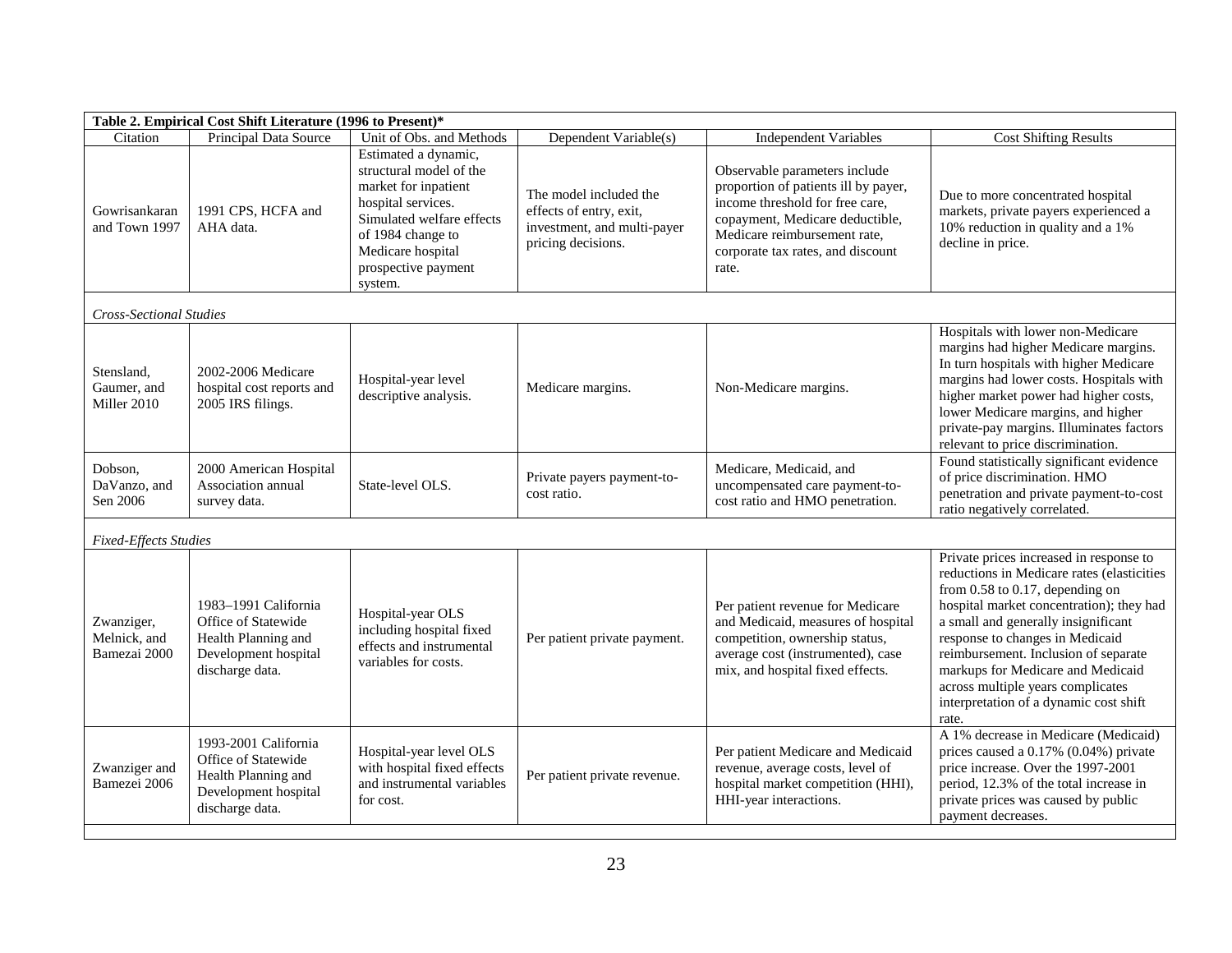| Difference Model Studies                               |                                                                                                                                                      |                                                                                                                                      |                                                                                                                                                                                                                                                                          |                                                                                                                                                                                                                                                                                                                                                                               |                                                                                                                                                                                                                                                                                                                                                                                                                             |  |  |
|--------------------------------------------------------|------------------------------------------------------------------------------------------------------------------------------------------------------|--------------------------------------------------------------------------------------------------------------------------------------|--------------------------------------------------------------------------------------------------------------------------------------------------------------------------------------------------------------------------------------------------------------------------|-------------------------------------------------------------------------------------------------------------------------------------------------------------------------------------------------------------------------------------------------------------------------------------------------------------------------------------------------------------------------------|-----------------------------------------------------------------------------------------------------------------------------------------------------------------------------------------------------------------------------------------------------------------------------------------------------------------------------------------------------------------------------------------------------------------------------|--|--|
| Clement<br>1997/1998                                   | 1982-1983, 1985-1986,<br>1988-1989, 1991-1992<br>California Office of<br>Statewide Health<br>Planning and<br>Development hospital<br>discharge data. | Hospital-level OLS.                                                                                                                  | Change in logarithm of<br>private revenue-cost margins.                                                                                                                                                                                                                  | Change in Medicare and Medicaid<br>margins, total margin, other revenue,<br>assets, hospital competition, HMO<br>market strength, private occupancy<br>rate, service mix, profit and<br>ownership status, and other measures<br>of case mix and hospital<br>characteristics.                                                                                                  | Negative correlations between public<br>and private margins. Inclusion of<br>separate margins for Medicare and<br>Medicaid across multiple years<br>complicates interpretation of a cost<br>shift rate. HMO market strength is<br>negative correlated with private prices.                                                                                                                                                  |  |  |
| Dranove and<br>White 1998                              | 1983, 1992 California<br>Office of Statewide<br>Health Planning and<br>Development hospital<br>discharge data.                                       | Hospital-level OLS, SUR,<br>and logit (for closings).                                                                                | Changes in (1) private<br>price/cost margin, (2) service<br>levels, and (3) closings.                                                                                                                                                                                    | Public payer case load, hospital<br>competition, hospital size, a high-tech<br>hospital indicator, profit status, and<br>drivers of demand.                                                                                                                                                                                                                                   | Find no evidence of cost shifting.<br>Service levels fell at Medicaid-<br>dependent hospitals and such hospitals<br>were more likely to go out of business.<br>Service level per admission positively<br>correlated with hospital market<br>concentration.                                                                                                                                                                  |  |  |
| Friesner and<br>Rosenman<br>2002                       | 1995, 1998 California<br>Office of Statewide<br>Health Planning and<br>Development hospital<br>discharge data.                                       | Hospital-level OLS.                                                                                                                  | Change in (1) private prices<br>and (2) public and private<br>service intensity (length of<br>stay)                                                                                                                                                                      | Changes in Medicare or Medicaid<br>charges and proportion unpaid,<br>changes in number of beds, race,<br>ethnicity, outpatient prices, and<br>income.                                                                                                                                                                                                                         | Non-profits cost shift and for-profits<br>do not. Both types lower service<br>intensity for public payers.                                                                                                                                                                                                                                                                                                                  |  |  |
| Cutler 1998                                            | 1985-1995 data from<br>Medicare cost reports<br>and Interstudy.                                                                                      | Hospital-level OLS and<br>logit (for closure and<br>technology models).                                                              | (1) Changes in per patient<br>non-Medicare (includes<br>Medicaid) private revenue, (2)<br>hospital closure, (3) logarithm<br>of number of hospital beds,<br>(4) change in logarithm of<br>FTE of nurses, (5) indicators<br>of acquisition of particular<br>technologies. | Per patient "Medicare bite"-growth<br>difference between hospital market<br>basket and Medicare payments-<br>changes in cost, managed care<br>enrollment, for profit and ownership<br>status, number of beds, and MSA<br>size.                                                                                                                                                | 1985-1990: at least a dollar-for-dollar<br>cost shift, no evidence of an effect on<br>hospital closure; 1990-1995: no<br>evidence of cost shifting, a small effect<br>indicating increased closures. In both<br>periods, nursing input was reduced.<br>Little evidence that payment changes<br>affected hospital size or diffusion of<br>technology. Rise in managed care<br>explains differences over two time<br>periods. |  |  |
| Wu 2009                                                | 1996, 2000 Medicare<br>hospital cost reports.                                                                                                        | Hospital level OLS with<br>hospital fixed effects and<br>instrumental variables for<br>Medicare price and HMO<br>market penetration. | Change in non-Medicare<br>price.                                                                                                                                                                                                                                         | Change in Medicare price and<br>revenue (instrumented),<br>private/public payer mix, hospital<br>ownership type, level and change in<br>HMO market penetration<br>(instrumented), change in case mix,<br>hospital occupancy rate, level and<br>change in Medicaid-to-Medicare<br>physician fee ratio, share of for profit<br>hospitals, and hospital market<br>concentration. | On average, about 20% of Medicare<br>payment reductions are shifted to<br>private payers. Degree of cost shifting<br>is lower for hospitals in more<br>competitive markets or markets with a<br>higher share of for profit hospitals.                                                                                                                                                                                       |  |  |
| * Excludes any literature reviewed in Morrisey (1996). |                                                                                                                                                      |                                                                                                                                      |                                                                                                                                                                                                                                                                          |                                                                                                                                                                                                                                                                                                                                                                               |                                                                                                                                                                                                                                                                                                                                                                                                                             |  |  |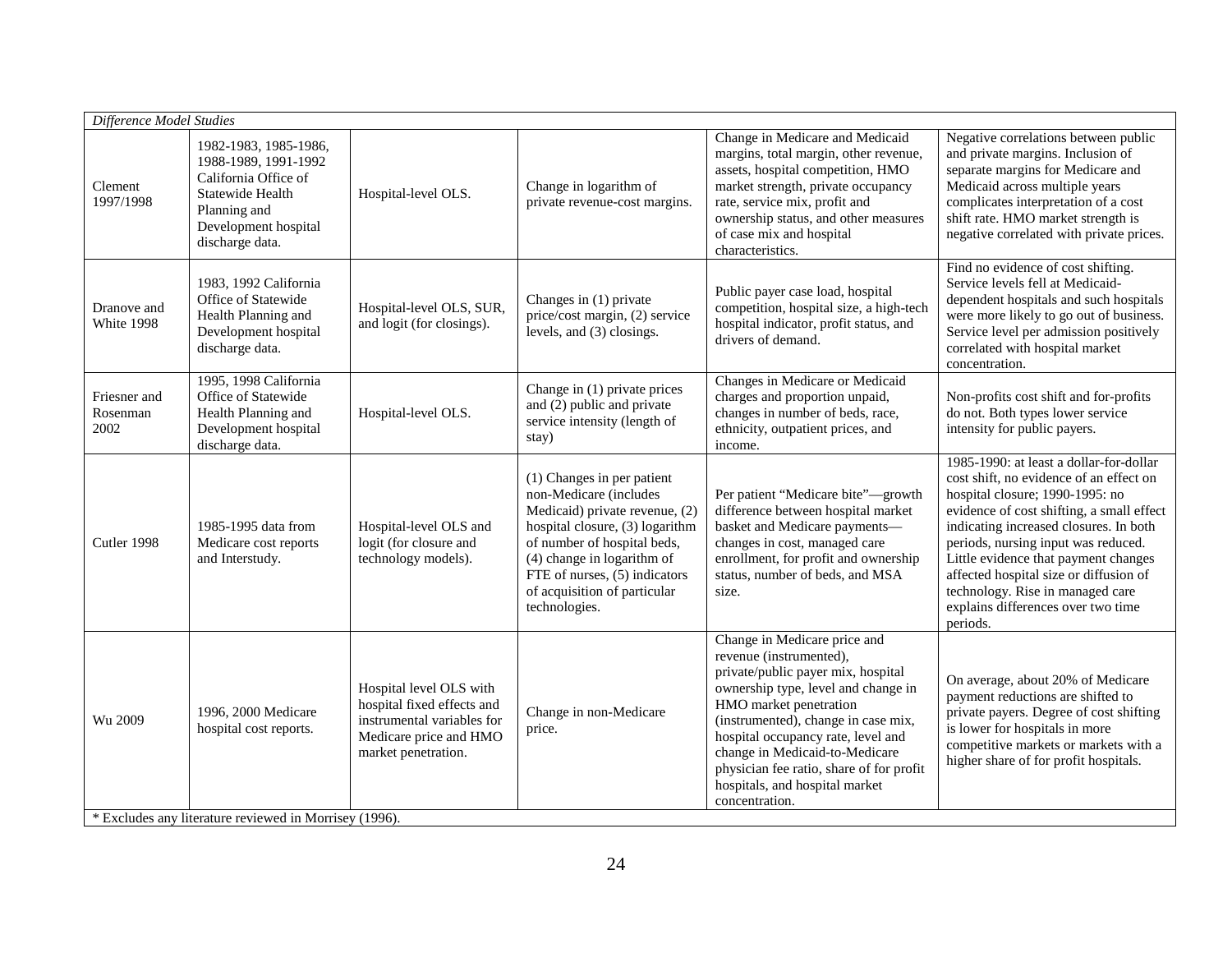Dobson, DaVanzo, and Sen (2006) employ a cross-sectional analysis of static public and private margins. Thus, it is more appropriate for the study of price discrimination than cost shifting. Using American Hospital Association survey data, they exploit year 2000 state variation in payment-to-cost margins for private payers, relating them to variations in Medicare, Medicaid, and uncompensated care margins, controlling for HMO penetration rates. Though they find statistically significant evidence of price discrimination, their analysis doesn't control for costs. Since costs are in denominator of the dependent and independent margin variables, the results confound price with cost effects, another reason why they do not provide evidence of cost shifting.

#### *Fixed Effects Specifications*

Due to the rich set of hospital payment and discharge data available from the California Office of Statewide Health Planning and Development (OSHPD), many cost shifting studies focus on the California market, spanning different methodologies and time periods. I review them in succession, beginning with Zwanziger, Melnick, and Bamezai (2000), which considers the California market over the 1983-1991 period. Just prior to this study window (1982) California enacted legislation that permitted establishment of selective contracting insurance products. By the end of the study period (1990), over 80% of the privately insured in California were enrolled in such a plan. Thus, the period of study represents one of increasing price competition for hospitals due to the growing collective market share of network-based plans. Additionally, during the 1980s Medicare and Medicaid reimbursements to California hospitals fell relative to costs (Dranove and White 1998).

Zwanziger, Melnick, and Bamezai (2000) estimate a hospital-year level ordinary least squares (OLS) model of per patient private payment with hospital and year fixed effects (meaning the model controls for overall payment level for each hospital separately, as well as yearly payment changes that affect all hospitals equally). Independent variables include per patient Medicare and Medicaid revenue, measures of hospital competition, ownership status, average cost, and case mix. Costs and private payment levels are simultaneously determined because both are affected by quality (formally, costs are endogenous). To untangle the simultaneity and obtain unbiased estimates, costs are modeled with an instrumental variables (IV) technique.<sup>[3](#page-24-0)</sup> A large number of interactions are used to allow

<span id="page-24-0"></span><sup>&</sup>lt;sup>3</sup> Instrumental variables are observable factors that do not directly affect the dependent variable (in this case private payment) but do affect the endogenous variable (in this case costs), precisely in the way assignment in randomized trial affects treatment but does not directly affect outcome (Pizer 2009).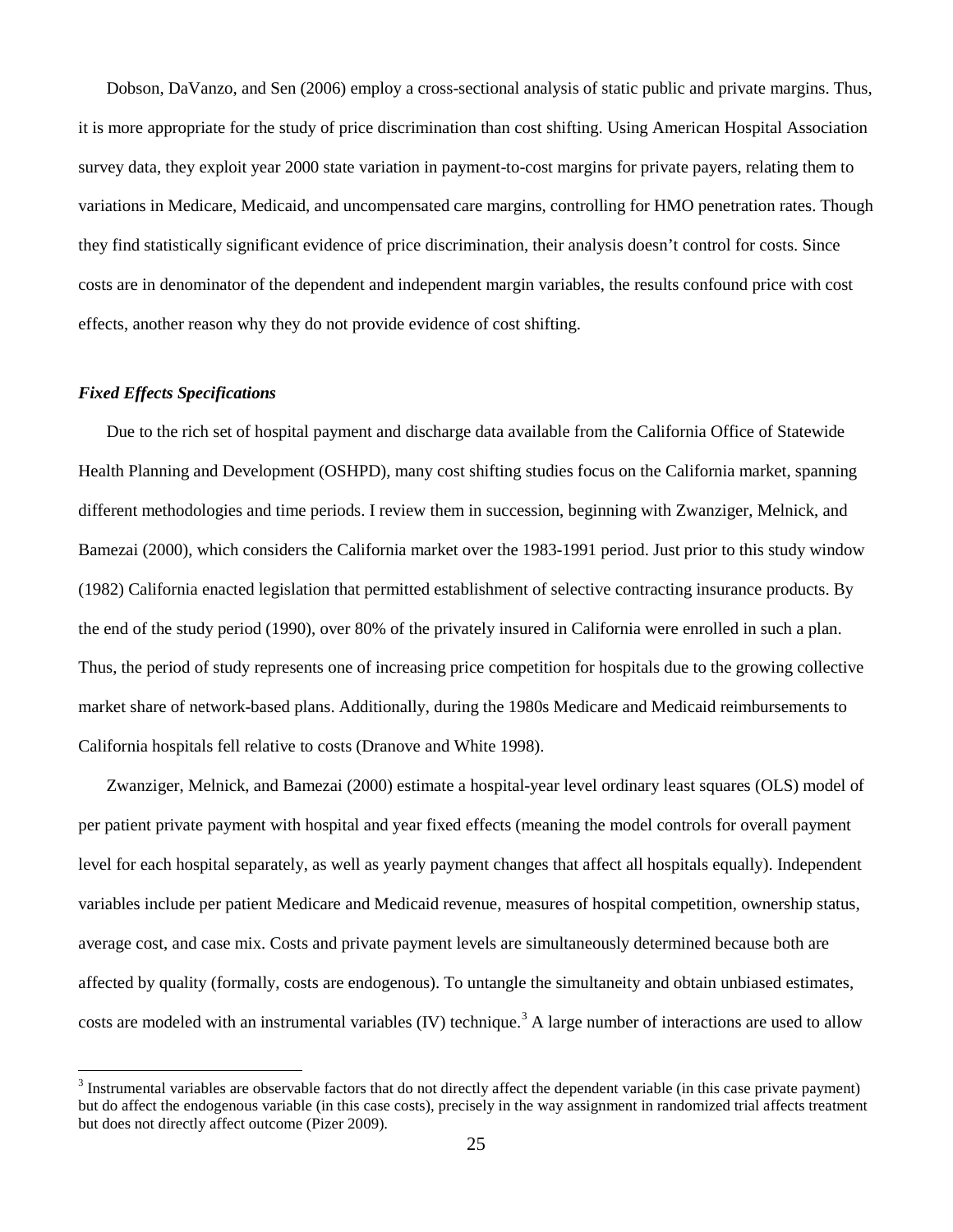for heterogeneity of public price variables by level of hospital competition, profit status, and time period (1983- 1985, 1986-1988, 1989-1991). The study window was broken into three equal size periods to test the hypothesis that cost shifting would be less feasible as managed care plans captured more of the market in later years.

The results indicate that hospitals—both for- and non-profit—shifted costs in response to reductions in Medicare rates. The percent increase in private payment in response to a 1% decrease in Medicare revenue varyied across time period and hospital market concentration from a low of 0.17% to a high of 0.59%. Non-profit hospitals in less competitive markets tended to have lower rates of cost shifting than those in more competitive markets. Responses to Medicaid cuts were an order of magnitude smaller and generally statistically insignificant. The results are consistent over time, despite the increasingly competitive nature of the market. This result is puzzling and not consistent with the findings of other studies, reviewed below. One possible explanation is that the instruments for cost (each hospital's cost relative to average hospital costs computed over the state and over the hospital's market) may be correlated with the dependent variable (private payment), which violates an assumption of the IV technique.

Zwanziger and Bamezei (2006) is a follow-up study in which the authors implement a similar fixed-effects specification, focusing on the same dependent and key independent public payment variables and from the same data source. The principal difference is that the study window is later than that considered in Zwanziger, Melnick, and Bamezai (2000): 1993-2001. Also, a slightly different set of controls are applied: average costs (instrumented, as described above), level of hospital competition (the Herfindahl-Hirschman index, HHI<sup>[4](#page-25-0)</sup>), and HHI-year interactions. The justification for returning to the cost shifting question with a very similar model and the same data source but at a later time is twofold: (1) California hospital price competition increased over the 1990s; and (2) the Balanced Budget Act (BBA) of 1997 reduced the growth rate of Medicare hospital reimbursements. That the study window straddles 1997 BBA enactment is a particular strength, especially if one believes that its Medicare payment change provisions are a source of exogenous variation in Medicare prices.

The results of Zwanziger and Bamezei (2006) are similar to those of their earlier study. They find no statistically significant difference in cost shifting relationships between for- and non-profit hospitals, no difference before and after the BBA, and no evidence of an influence of hospital competition intensity. Their main finding is

<span id="page-25-0"></span><sup>&</sup>lt;sup>4</sup> The HHI is the sum of squares of market shares.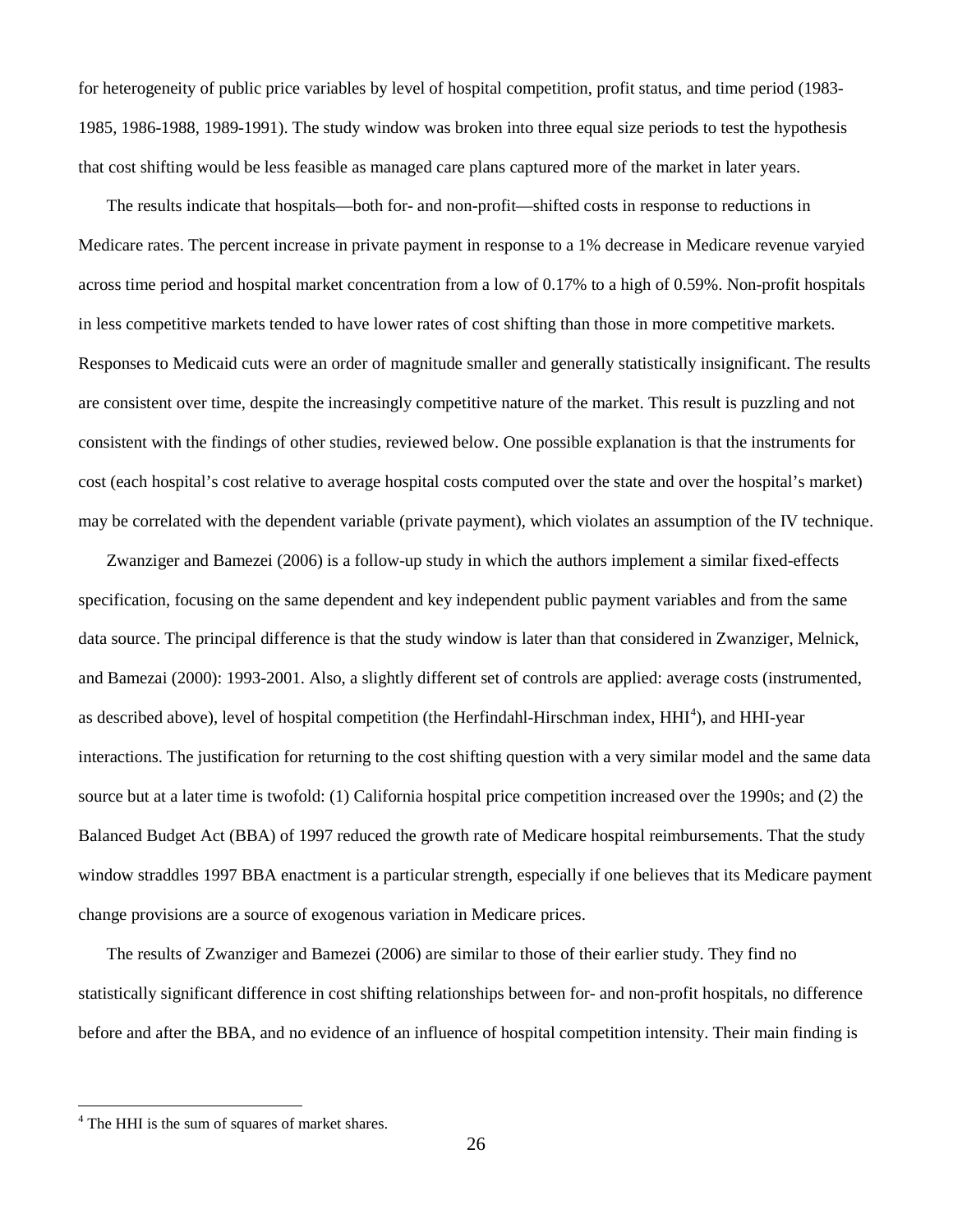that a 1% decrease in Medicare (Medicaid) prices caused a 0.17% (0.04%) private price increase. Put another way, over the 1997-2001 period, 12.3% of the total increase in private prices was caused by public payment decreases.

#### *Difference Models*

Clement (1997/1998) examines the relationship between private revenue-cost margins and Medicare and Medicaid margins in California during three fiscal years (1985-1986, 1988-1989, 1991-1992) relative to a baseline year (1982-1983). Using OSHPD hospital discharge data, she estimates a hospital-level OLS with dependent variable change in log of private revenue-to-cost margin. Changes in Medicare and Medicaid payment-to-cost ratios (margins) are entered linearly and squared (not logarithmically), interacted with year dummies. Control variables include the hospital's total margin, a measure of other revenue, an historical average of asset value, hospital competition, HMO market strength, private occupancy rate, service mix, profit and ownership status, and other measures of case mix and hospital characteristics. Clement finds negative correlations between public and private margins, potentially evidence of cost shifting. However, because the model is of margins and not payment, one cannot separately identify effects of payment and costs. Additionally, the inclusion of separate margins for Medicare and Medicaid across multiple years complicates calculation of a cost shift rate.

Dranove and White (1998) also examine changes in private price-cost margins, as well as in service levels and hospital closings, in the California hospital market during the 1980s and early 1990s. Their approach is based on the notion that if hospitals can shift costs, they will do so at a greater rate if their public pay case load is larger.<sup>[5](#page-26-0)</sup> In addition, hospitals with larger public case loads may reduce quality to a greater extent than those with smaller public case loads as public reimbursements decline. Dranove and White proxy quality with service intensity (number of services per day, controlling for DRG). Using 1983 and 1992 California OSHPD hospital discharge data, they estimate hospital-level OLS, seemingly unrelated regression (SUR), and logit (for closings) models of the effect of Medicare and Medicaid case loads (proportions of billed charges) on changes in private margins, service levels to Medicare, Medicaid, or private patients (three different equations), and hospital closings, controlling for

<span id="page-26-0"></span> $5$  On the other hand, one could argue that hospitals with lower private case load have less leverage to shift costs (Wu 2009).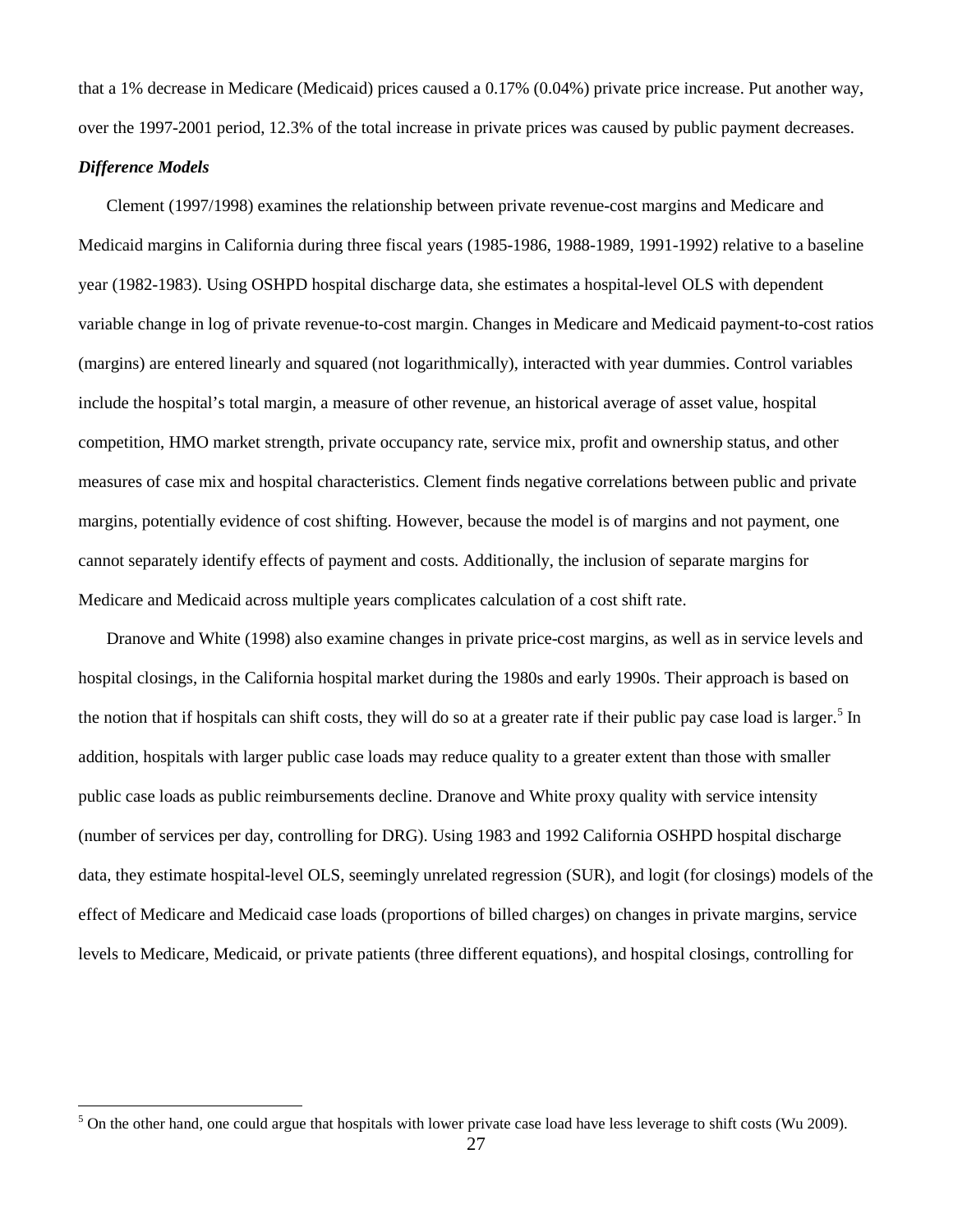hospital competition, hospital size, a high-tech hospital indicator,<sup>[6](#page-27-0)</sup> profit status, and drivers of demand. They test different specifications with the independent variables entered as levels, changes, or both.

The authors find no evidence of cost shifting. Private margins decreased in hospitals with larger Medicare or Mediaid caseloads. However, because margin, not price, is the dependent variable, one cannot say whether prices fell or costs increased. Intensity of services provided for all payer types are negatively associated with Medicare and Medicaid case load sizes, though the results are not statistically significant for private payers. Dranove and White interpret this negative intensity-caseload cross-payer correlation as support for the hypothesis that quality (as proxied by intensity) is a public good. Finally, they find evidence that Medicaid-dependent hospitals are more likely to go out of business. Taken together, the results indicate that the burden of public payer reductions is borne by public patients. Hospitals with higher public payer case loads reduced quality and were more likely to close.

Friesner and Rosenman (2002) is the final study based on California OSHPD hospital discharge data (from 1995 and 1998). The authors make a distinction between charges and payments. The former is what is billed and the latter is what the hospital actually receives. Their models include measures of charges and the proportion of them that are unpaid (i.e. 1-payments/charges). With hospital-level OLS models, the authors estimate the effects of changes in Medicare or Medicaid charges and the proportion unpaid on changes in private prices and public and private service intensity (length of stay), controlling for changes in number of beds, race, ethnicity, outpatient prices, and income. They estimate three models separately by profit status, on private price changes, and on public and private service intensity changes.

For the private price model, Friesner and Rosenman find a statistically significant and positive coefficient on the change in proportion of unpaid public charges for non-profit hospitals but no statistically significant coefficient for for-profit hospitals. They interpret this result as evidence that the former cost shift and the latter do not. However, they also find that the change in public charges is positively correlated with changes in private charges, which is not what hospitals actually receive in payment. For these reasons, their conclusion of non-profit cost shifting is not supported by their model. That a decrease in the proportion of public charges unpaid is associated

<span id="page-27-0"></span> $6$  About the high-tech indicator the authors write that it "equals 1 if the hospital is in roughly the top one-quarter to one-third of all hospitals in the state in the breadth of high-tech service offerings, including neonatology, open heart surgery, cardiac catheterization, trauma center, magnetic resonance imaging, and radiation therapy.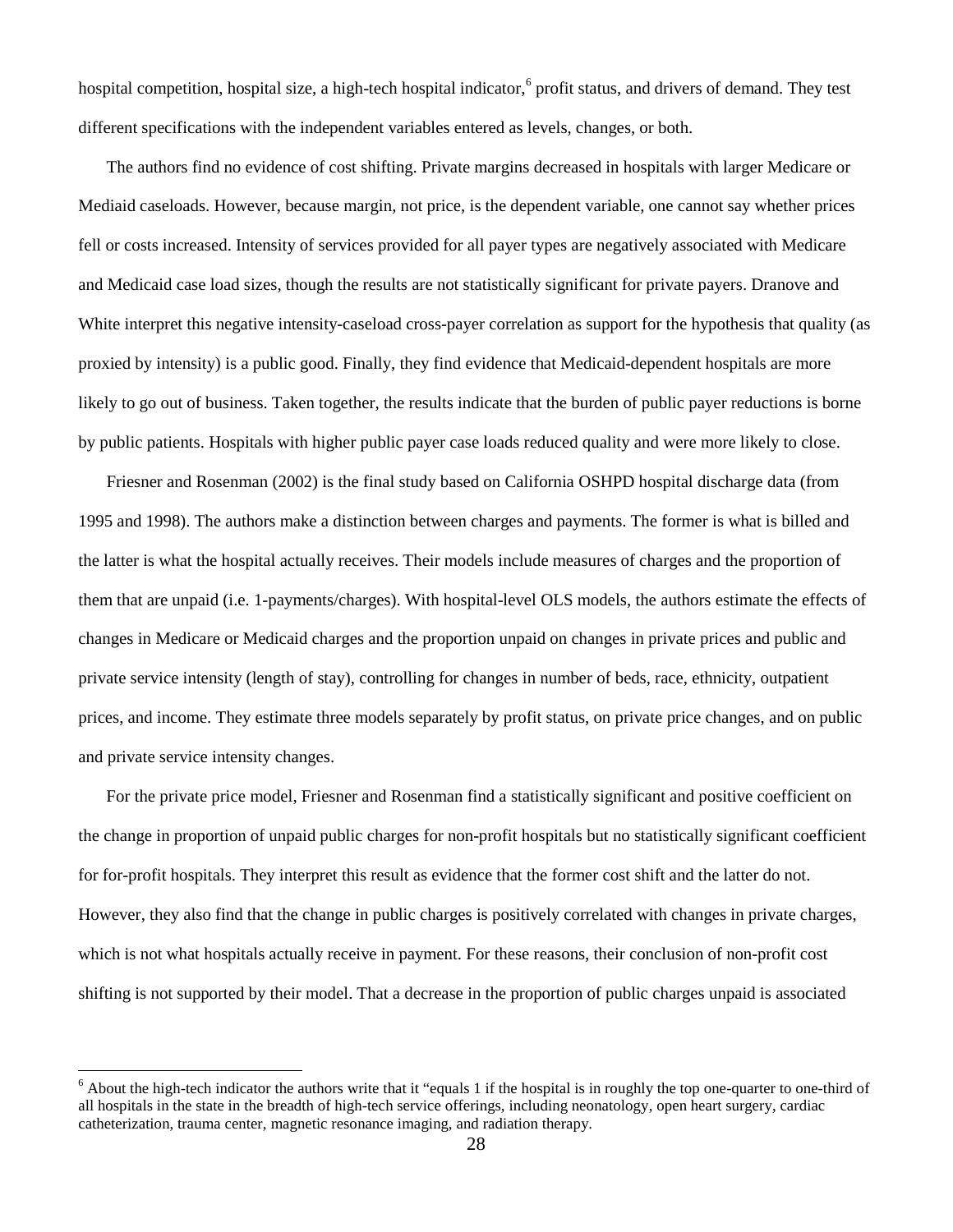with an increase in private charges (not all of which is received in payment) is not evidence that lower public payment leads to higher private payment.

Cutler (1998) asks, to what extent do lower Medicare payments lead to lower costs (reduced services and lower quality) and to what extent is the cost level maintained and the burden of covering them shifted to the private sector? His answer depends in part on the nature of the private market, which varied considerably over the two time periods he examined—1985-1990 and 1990-1995. The time periods of study overlap a series of Medicare hospital payment reductions, including those established by the Consolidated Omnibus Budget Reconciliation Act of 1985, Omnibus Budget Reconciliation Acts of 1987, 1989, 1990 and 1993, and the Balanced Budget act of 1997. For the key independent variable, Cutler constructs a measure of Medicare payment reduction he calls the "Medicare bite." He notes that Medicare's hospital prospective payment system had been designed to increase with the costs of medical inputs. However, reductions of the update factors drove a wedge between the originally designed increases and actual ones. The Medicare bite is the difference between the growth of the hospital market basket and the actual growth of Medicare payments multiplied by the number of Medicare patients served by the hospital.

Using data from Medicare cost reports and Interstudy, Cutler estimates by OLS the effect of the Medicare bite on hospital's changes in per patient non-Medicare private revenue, hospital closures, number of hospital beds, changes in nurse staffing levels, and diffusion of technology, controlling for changes in cost, managed care enrollment, profit and ownership status, number of beds, and MSA size, but, notably, not hospital market structure. He finds that over the 1980-1985 period hospitals shifted costs dollar-for-dollar, a much greater cost shift rate than found by Clement (1997/1998) and Zwanziger, Melnick, and Bamezai (2000) who studied the same time period (though those two studies focus on California only, as described above.) Over 1990-1995 Cutler finds no evidence of cost shifting. Also, in the earlier period there was no evidence of an effect of reduced Medicare payment on hospital closure while in the later period a small effect indicating increased closures was detected. In both periods, nursing input was reduced as Medicare payments declined. There was little evidence that payment changes affected hospital size or diffusion of technology. Cutler's interpretation is unambiguous. In the late 1980s, Medicare payment cuts were financed by shifting costs to the private sector. With the rise of managed care in the early 1990s, cost shifting was no longer feasible and cost cutting was the dominant response to lower Medicare payments. In particular, nursing staff levels were reduced.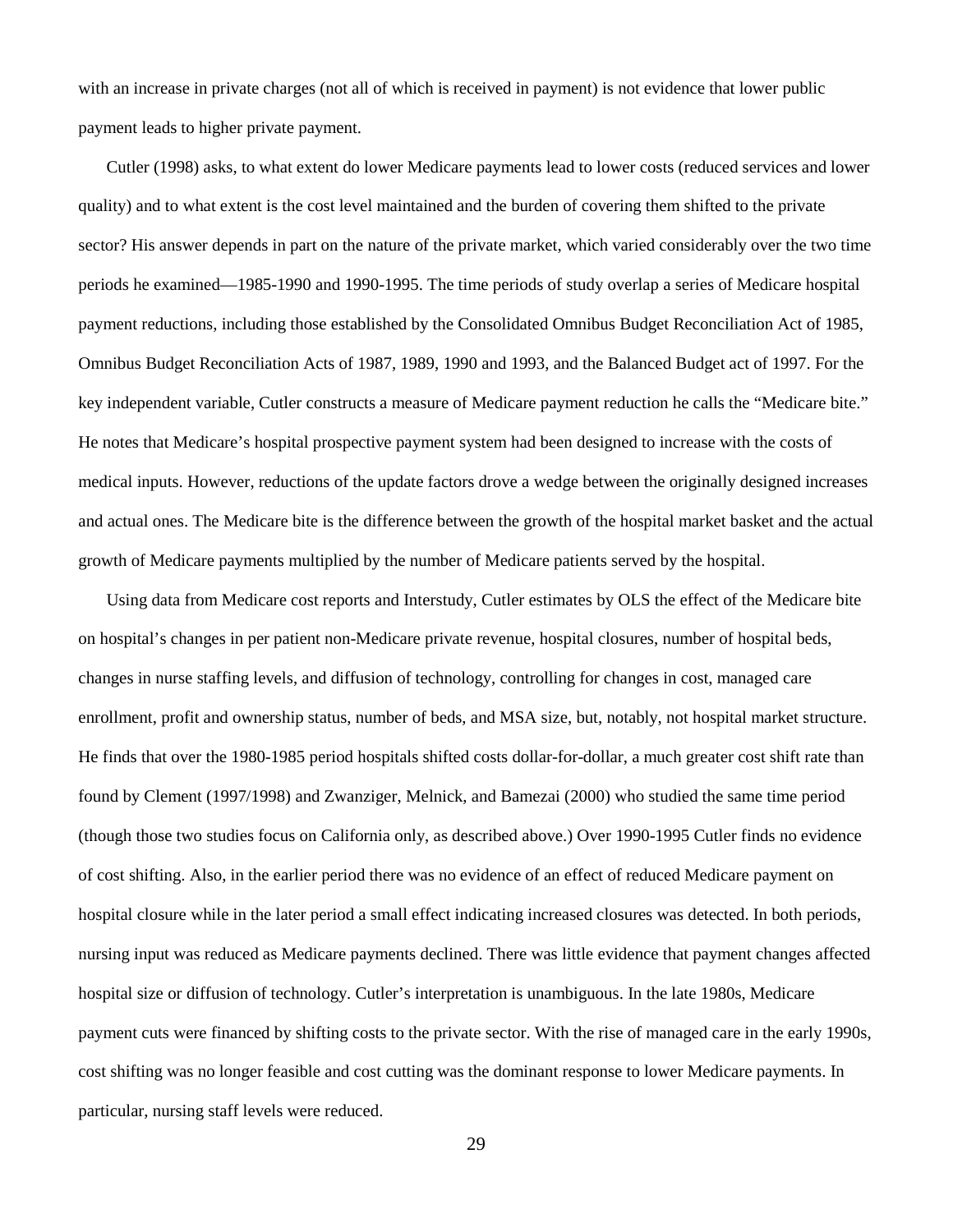Wu (2009) has provided what is, perhaps, the most careful study of the cost shifting hypothesis. With a long difference model using 1996 and 2000 Medicare hospital cost report data, she examines the effect on private prices of reductions in Medicare payments to hospitals as a result of the Balanced Budget Act of 1997. Moreover, she considers the heterogeneity of that effect across private-public payer mix (a test of the "market" vs. "strategy" hypotheses, discussed in Section 4.1), levels of hospital competition and share of hospitals in the market with forprofit status. Of all studies reviewed, Wu's provides the strongest mitigation against and test of the potential endogeneity of Medicare payment (that Medicare and private prices are both driven by unobserved factors), thereby providing the most plausible estimate of its causal effect.

Wu constructs two instruments for changes in Medicare revenue: a "BBA bite" (similar to Cutler's (1998) "Medicare bite") and 1996 ratio of Medicare to non-Medicare discharges. The first of these, but not the second, is also used as an instrument for change in Medicare price.<sup>[7](#page-29-0)</sup> The dependent variable is the change in per patient non-Medicare price, again similar to that of Cutler (1998). Two types of models are estimated, one with instrumented Medicare price changes as the key independent variable and another with instrumented Medicare revenue changes as the key independent variable. Other independent variables include a bargaining power measure (the share of discharges that are private pay less that for Medicare patients), $8$  hospital ownership type, level and change in HMO market penetration (also instrumented), change in case mix, hospital occupancy rate, level and change in Medicaidto-Medicare physician fee ratio, share of for profit hospitals, and hospital market concentration.

Wu estimates a variety of OLS models with hospital fixed effects. In some models, the key independent Medicare price or revenue change variables are interacted with the bargaining power variable (to test the market power versus strategy hypotheses). In other models, the Medicare revenue change is further interacted with hospital characteristics (profit status, teaching hospital indicator, public hospital indicator, HMO market penetration level and change, level and change in proportion of discharges in the market represented by for profit hospitals). She finds that, on average hospitals shifted 21 cents of each Medicare dollar lost to private payers. The degree of cost shifting varies by hospital bargaining power: a one standard deviation increase in such power increases the cost

<span id="page-29-0"></span> $<sup>7</sup>$  In analysis not provided in the paper, Wu obtained very different results using un-instrumented changes in Medicare revenue</sup> and price, thereby justifying the need for instruments (Wu 2010).

<span id="page-29-1"></span> $8$  This variable is closely related to one of the instruments used for Medicare revenue so one might think it ought to be excluded as an independent variable in the second stage model. However, Wu conducts a falsification test, finding that the instrumented variables are not statistically significant in the same second stage models using data from a prior period (1992 to 1996).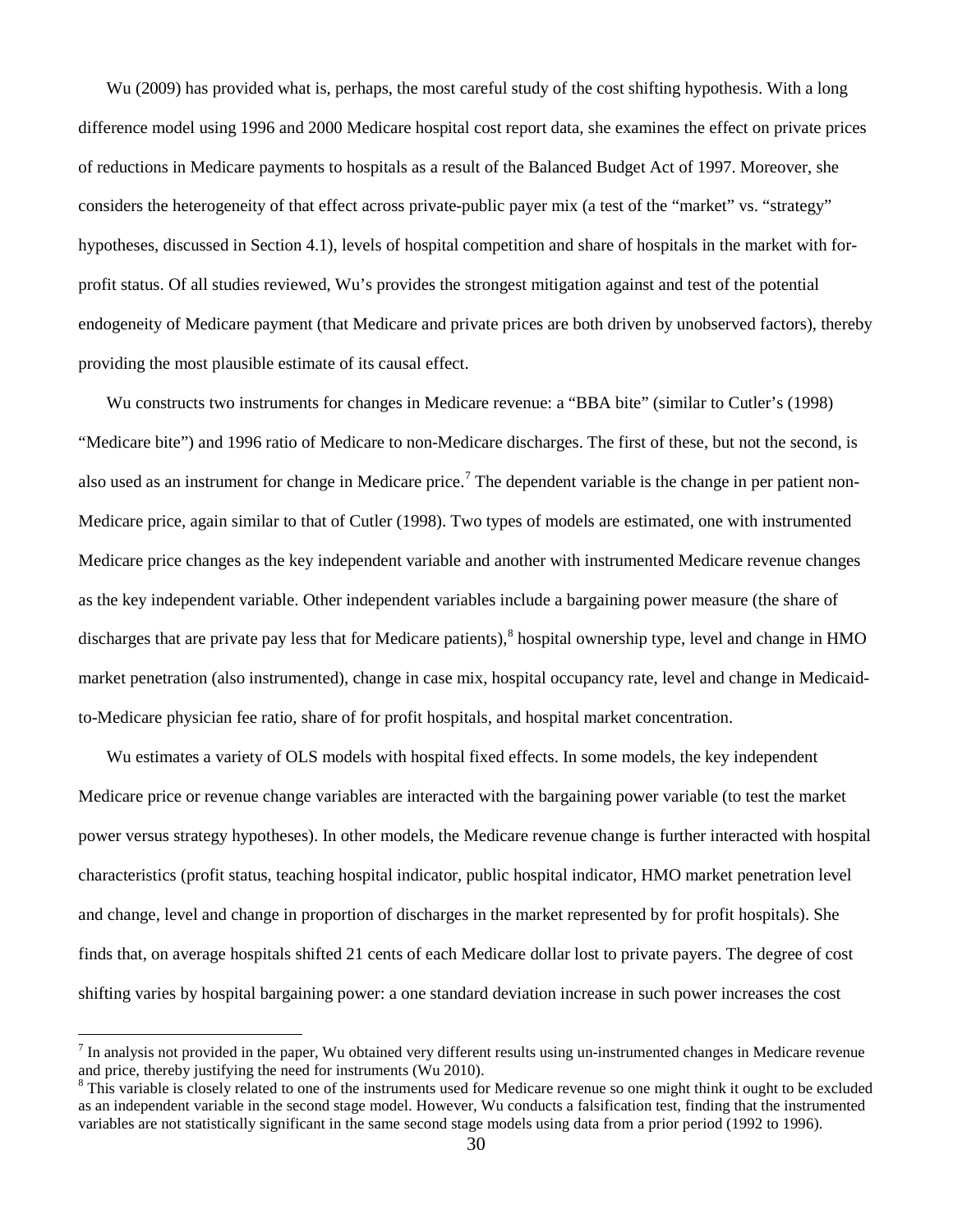shifting rate to 33 cents on the dollar. There is no statistically significant evidence of heterogeneity in cost shifting by for-profit, teaching, or public hospital status. Nor does it vary by HMO market penetration or change of it. A smaller degree of cost shifting occurs in markets with a higher share of discharges from for-profit hospitals.

#### **6.0 Discussion**

From the analysis of all cost-shifting literature since 1996 provided in the foregoing sections, a number of important qualitative conclusions can be drawn. First, if the time series of hospital margins by payer shown in Figure 1 is the signature of cost shifting, one would expect that careful studies of the phenomenon would find consistent, strong evidence of it. In fact, as a whole, the evidence does not support the notion that cost shifting is both large and pervasive. Instead, they reveal that cost shifting can occur, but may not always do so. When it has occurred, it has generally been measured at a rate far below dollar-for-dollar (the sole exception being Cutler's (1998) measurement of dollar-for-dollar cost shifting over the years 1985-1990).

Taken together, these results strongly suggest that interpretations of the descriptive data of Figure 1 that go beyond an assumption of cost shifting are warranted. That is, cost shifting is just one of many possible responses to shortfalls in public payments to hospitals (another would be cost cutting). Moreover, private payment-to-cost margins change for many reasons other than cost shifting (another would be changes in the hospital-health plan balance of market power). Indeed, the theoretical literature on the subject shows that cost shifting can only occur if hospitals both possess market power and have not fully exploited it. This both limits the conditions under which cost shifting is possible and its extent. Once market power is fully exploited, as it would be by a profit-maximizing firm, there is no further scope for cost shifting. The theoretical literature also reveals the potential endogeneity of public prices in models of private ones, and the role of costs and hospital and plan market power.

Given these findings, what can be said about the likelihood of cost shifting in the future? Relative to the period in which cost shifting is most likely to have occurred at a relatively high rate (when indemnity plans were the norm, 1987-1992), plans now possess a greater ability to resist price increases due to network-based contracting. On the other hand, relative to the period in which there was likely no cost shifting (when tightly managed care dominated, the mid-1990s), price competition is weaker because consumers are less accepting of networks with the same level of restrictions as existed then. To the extent that hospitals still possess some unexploited market power, perhaps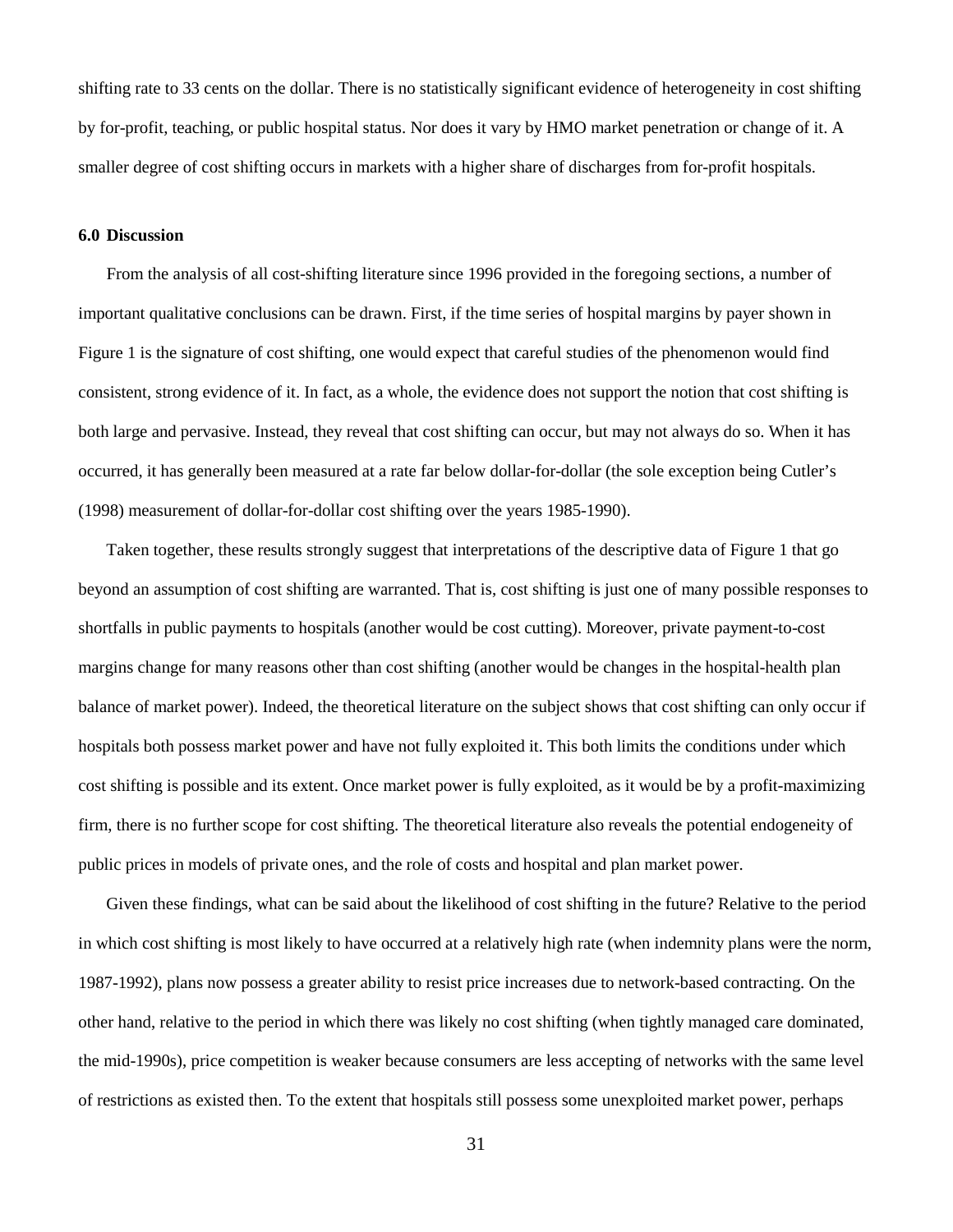some cost shifting is possible, but, given the results reviewed in this paper, it is likely to be at a rate closer to 20 cents on the dollar than the dollar-for-dollar one suggested by industry-funded reports (PWC 2009) and by Cutler's (1998) estimate using data from the 1985-1990 period.

The finding by Wu (2009), Cutler (1998) and others that hospital and plan market power are relevant to cost shifting is not controversial. A large body of work relates plan market concentration (Morrisey 2001; Robinson 2004; Wholey, Feldman, and Christianson 1995; Dafny 2009) and hospital market concentration (Vogt and Town 2006; Robinson and Luft 1988; Berenson, Ginsburg, and Kemper 2010; Robinson 2004; Capps, Dranove, and Satterthwaite 2003; Bamezai et al. 1999) to premiums and health care prices (Frakt 2010). Therefore, cost shifting is not the only, and may not even be the most important, factor in the dynamics of private hospital prices.

Exploitation of market power is the privilege of private industry, subject to antitrust regulation. A market-based health system cannot be immune from it. Plan-hospital market power relations may shift again due to the new health reform law. The PPACA calls for pilots of the accountable care organization (ACO) payment model, which will compensate integrated groups of providers on a capitated basis for all the care for a population (Gold 2010). In doing so, it encourages providers to integrate, potentially increasing their market power (Reinhardt 2010, Frakt 2010). If plan market power holds constant or is weakened, it is likely private prices will increase, even in the absence of changes to public payments.

However, the PPACA also includes provisions to expand public coverage via Medicaid and to reduce Medicare hospital payments relative to cost. Medicaid reimburses hospitals at rates far below that of private plans. Thus, if the crowd out of private coverage encouraged by Medicaid expansion dominates the extent to which it eliminates what would otherwise be uncompensated care, it would create a cost shifting incentive (Pizer, Frakt, and Iezzoni 2010). Furthermore, the law calls for reductions in annual updates in payments for hospital services, payments based on quality performance, and lower payments for preventable hospital readmissions and hospital-acquired infections, among others (Kaiser Family Foundation 2010, Davis et al 2010).

If these changes cause public payments to fall further behind hospital costs as private payments also go up, this will resemble cost shifting. However, judging from the literature on the subject reviewed above, it is unlikely that all or even most of the increase in private payments could be attributed to shortfalls in public ones. Cost shifting would only be part of the explanation. Simultaneous changes in market power will likely explain the rest.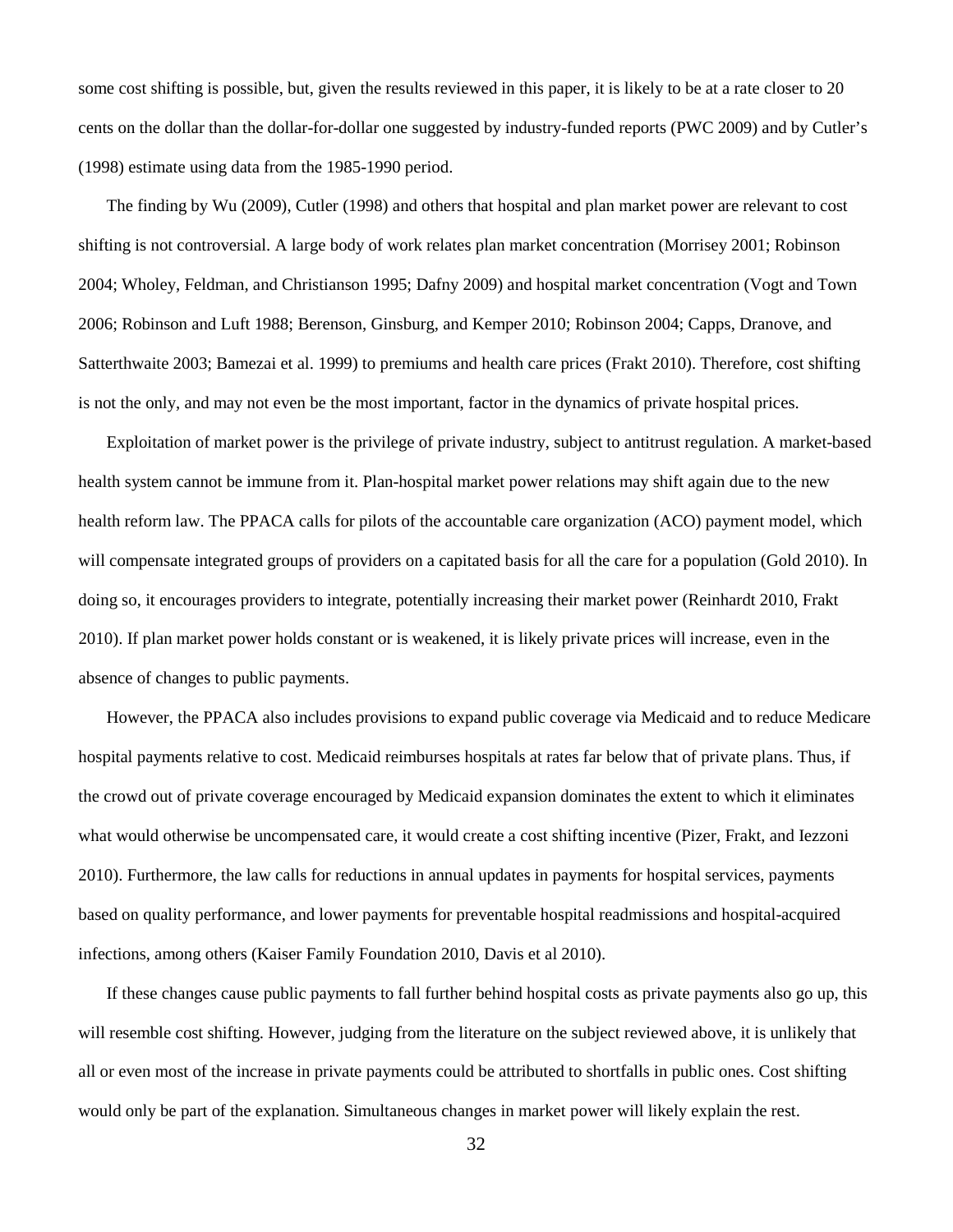As provisions of the PPACA, such as those described above, approach implementation (and after) it is likely

that policymakers will consider further adjustments, perhaps encouraged by some of the stakeholders they will

affect: health care providers, insurers, and self-insured firms. In the ongoing debate, claims of large levels of cost

shifting are sure to be made, as they have been in the past. Based on the analysis presented in this paper,

policymakers should view such claims with skepticism, particularly if they are based on descriptive, industry-wide

evidence, the weakest type from which to draw cost shifting inferences (Morrisey 1[9](#page-32-0)96).<sup>9</sup> All told, cost shifting

probably plays a much larger role in the debate over health policy than is warranted given its likely size and impact.

#### **References**

- AHA (American Hospital Association). 1989. CEO Answers Letter Charging Medicare Rip-Off by Hospitals. AHA News. 20 February.
- AHA (American Hospital Association). 2010. Trendwatch Chartbook 2010: Trends Affecting Hospitals and Health Systems.
- AHA (American Hospital Association). 2003. Trendwatch Chartbook 2003: Trends Affecting Hospitals and Health Systems.
- Bamezai A, Zwanziger J, Melnick G, Mann J. 1999. Price competition and hospital cost growth in the United States (1989-1994). Health Economics 8(3):233-243.
- Berenson R, Ginsburg P, and Kemper N. 2010. Unchecked Provider Clout In California Foreshadows Challenges To Health Reform. Health Affairs 29(4): 699-705.
- Capps, C, David Dranove and Mark Satterthwaite. 2003. The RAND Journal of Economics 34(4):737-763.

Clement J. 1997/1998. Dynamic cost shifting in hospitals: Evidence from the 1980s and 1990s. Inquiry 34(4).

- CBO (Congressional Budget Office). 2010a. H.R. 4872, Reconciliation Act of 2010 (Final Health Care Legislation).
- CBO (Congressional Budget Office). 2010b. Distribution Among Types of Providers of Savings from the Changes to Updates in Section 1105 of Reconciliation Legislation and Sections 3401 and 3131 of H.R. 3590 as Passed by the Senate. http://www.cbo.gov/ftpdocs/113xx/doc11379/Distribution.pdf , accessed 16 November 2010.
- Coulam R, and Gaumer G. 1991. Medicare's prospective payment system: a critical appraisal. Health Care Financ Rev Annu Suppl. pp. 45-77.
- Cutler D. 1998. Cost Shifting or Cost Cutting? The Incidence of Reductions in Medicare Payments. Tax Policy and the Economy 12:1-27.
- Cutler D. 2010. Where Are the Health Care Entrepreneurs? The Failure of Organizational Innovation in Health Care. NBER Working Paper 16030.
- Dafny L. 2005. How do hospitals respond to price changes? American Economic Review, 95(5):1525–1547.
- Dafny L, Duggan M, Ramanarayanan S. 2009. Paying a Premium On Your Premium? Consolidation in the U.S.Health Insurance Industry. NBER Working Paper 15434. October.
- Davis P, Hahn J, Morgan P, Stone J, Tilson S. (2010). Medicare Provisions in the Patient Protection and Affordable Care Act (PPACA): Summary and Timeline. Congressional Research Service.November 3.

<span id="page-32-0"></span><sup>&</sup>lt;sup>9</sup> Another consideration that justifies a focus on effects of lower public payment other than cost shifting is that the welfare loss due to cost shifting, if it occurs, is likely very small, as estimated by Santerre (2005).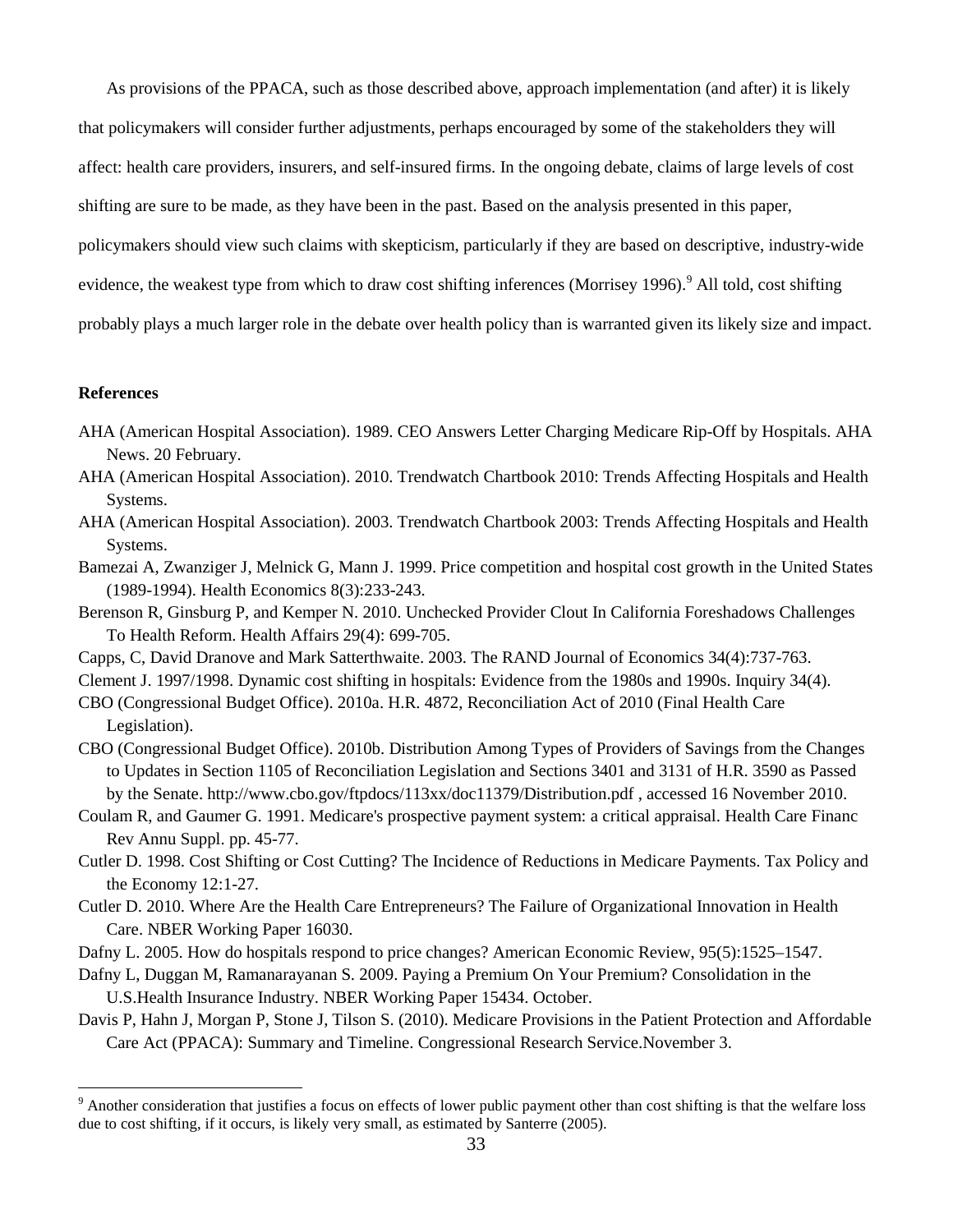- Dobson A, DaVanzo J, and Sen N. 2006. The Cost-Shift Payment 'Hydraulic': Foundation, History, and Implications. Health Affairs 25(1): 22-33.
- Dobson A, DaVanzo J, El-Gamil A, and Berger G. 2009. How A New 'Public Plan' Could Affect Hospitals' Finances and Private Insurance Premiums. Health Affairs. 15 September.
- Dranove D. 1988. Pricing by non-profit institutions. The case of hospital cost shifting. Journal of Health Economics 7:47–57.
- Dranove D and White W. 1998. Medicaid-Dependent Hospitals and Their Patients: How Have They Fared? Health Services Research 33:2 (Part I). June.
- Families USA. 2005. Paying a premium: the added cost of care for the uninsured. 05-101. Washington, DC.
- Fox W, Pickering J. 2008. Hospital & Physician Cost Shift: Payment Level Comparison of Medicare, Medicaid, and Commercial Payers. Milliman. December.
- Frakt A. 2010. The Future of Health Care Costs: Hospital-Insurer Balance of Power. National Institute for Health Care Management. Expert Voices. November.
- Friesner D, Rosenman R. 2002. Cost Shifting Revisited: The Case of Service Intensity. Health Care Management Science 5(1):15-24. February.
- Ginsburg P. 2003. Can Hospitals and Physicians Shift the Effects of Cuts in Medicare Reimbursement to Private Payers? Health Affairs. October.
- Glazer J and McGuire T. 2002. Multiple payers, commonality and free-riding in health care: Medicare and private payers. Journal of Health Economics 21: 1049–1069.
- Gold M. 2010. Accountable care organizations: will they deliver? Policy Brief. Mathematica Policy Research.
- Gowrisankaran G, Town B. 1997. Dynamic Equilibrium in the Hospital Industry. Journal of Economics & Management Strategy, Volume 6(1):45-74. Spring.
- Gray B, Field M, eds. 1989. Controlling Costs and Changing Patient Care? The Role of Utilization Management. Washington, DC: National Academy Press.
- Guterman S, Ashby J, and Greene T. 1996. Hospital Cost Growth Down: Unprecedented Cost Constraint by Hospitals Has Maintained Their Bottom Line. But Can It Continue? Health Affairs 15.
- Hadley J, Holahan J, Coughlin T, and Miller D. 2008. Covering The Uninsured In 2008: Current Costs, Sources Of Payment, And Incremental Costs. Health Affairs 27(5):w399-w415.
- Ho K. 2009. Insurer-Provider Networks in the Medical Care Market. American Economic Review 99(1): 393-430.
- Inzinga M. 1984. Legislative Issues and Health Care Trends–Quality Assurance. Nursing Administration Quarterly 8(4):80-84.
- Kessler D. 2007. Cost shifting in California hospitals: what is the effect on private payers? California Foundation for Commerce and Education.
- Kessler D and McClellan M. 2001. The Effects of Hospital Ownership on Medical Productivity. NBER Working Paper no. 8537.
- Kaiser Family Foundation. (2010). Health Reform Implementation Timeline.

http://healthreform.kff.org/timeline.aspx, accessed 16 November 2010.

- Kinkead B. 1984. Medicare payment and hospital capital: the evolution of policy. Health Affairs 3(3): 49-74.
- Lee J, Berenson R, Mayes R, and Gauthier A. 2003. Medicare Payment Policy: Does Cost Shifting Matter? Health Affairs. October.
- Mayes R. 2004. Causal Chains and Cost Shifting: How Medicare's Rescue Inadvertently Triggered the Managed-Care Revolution. Journal of Policy History 16:144-174.
- Mayes R. 2010. Personal Communication. 10 August.
- Mayes R and Hurley R. 2006. Pursuing cost containment in a pluralistic payer environment: from the aftermath of Clinton's failure at health care reform to the Balanced Budget Act of 1997. Health Economics, Policy and Law 1:237–261.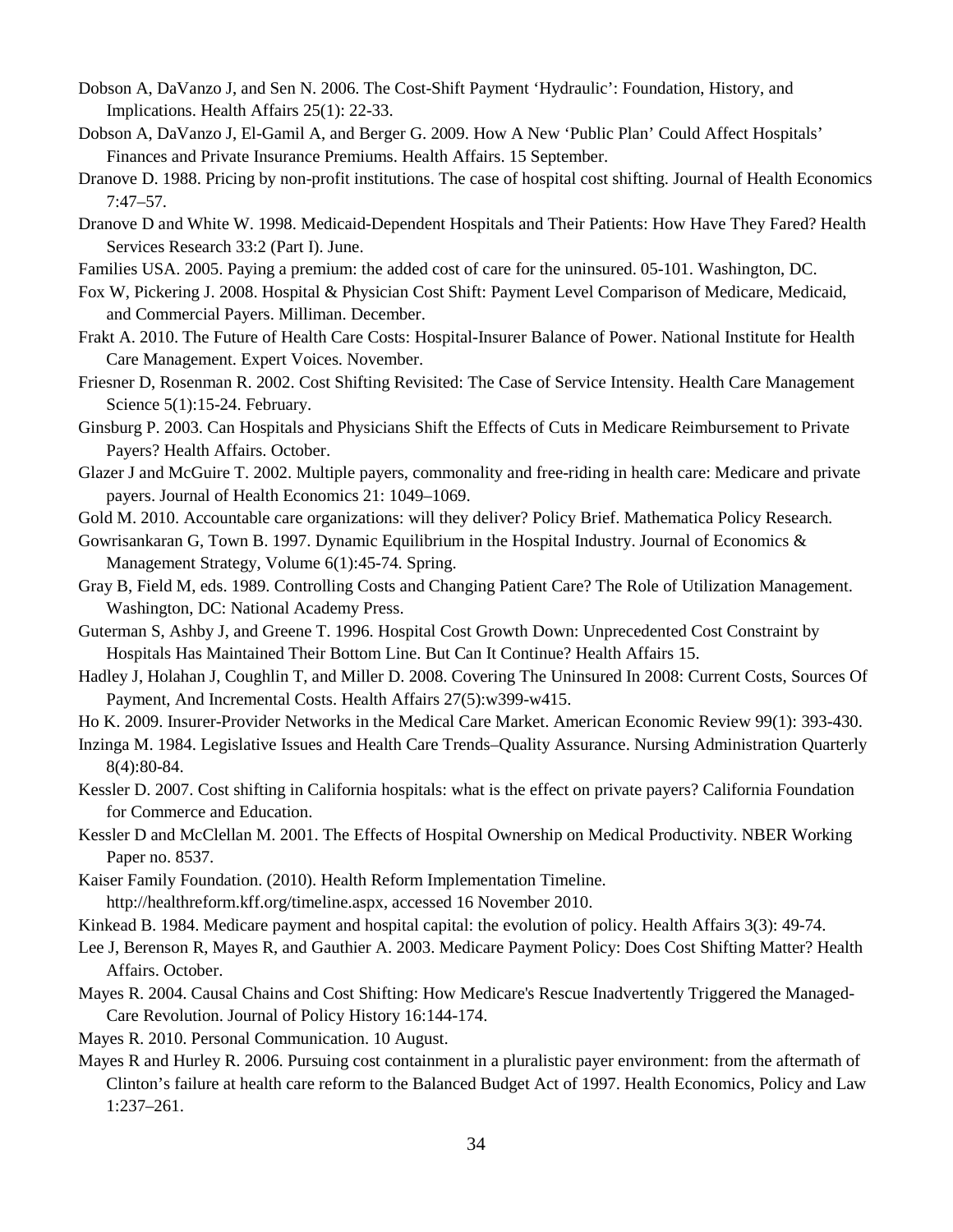- Mayes R and Lee J. 2004. Medicare payment policy and the controversy over hospital cost shifting. Applied Health Economics and Health Policy 3(3):153-159. July.
- McGuire T and Pauly M. 1991. Physician response to fee changes with multiple payers. Journal of Health Economics 10(2):385-410.
- Moriya A, Vogt W, and Gaynor M. 2010. Hospital prices and market structure in the hospital and insurance industries. Health Economics, Policy and Law 5(4): 1744-1331.
- Morrisey M. 1993. Hospital Pricing: Cost Shifting and Competition. EBRI Issue Brief. May (137).
- Morrisey M. 1994. Cost shifting in health care. Separating evidence from rhetoric. Washington, DC: AEI Press.
- Morrisey M. 1996. Hospital Cost Shifting, a Continuing Debate. EBRI Issue Brief. December (180).
- Morrisey M and Cawley J. 2008. Health Economists' Views of Health Policy. Journal of Health Politics, Policy and Law 33:4. August.
- Morrisey M. 2001. Competition in hospital and health insurance markets: A review and research agenda. Health Services Research 36(1, part 2):191-221.
- Pizer S. 2009. An intuitive review of methods for observational studies of comparative effectiveness. Health Serv Outcomes Res Method. 9:54–68.
- Pizer S, Frakt A, Iezzoni L. 2010. The Effects of Health Reform on Public and Private Insurance in the Long Run. Health Care Financing & Economics Working Paper. VA Boston Healthcare System.
- ProPAC (Prospective Payment Assessment Commission). 1992. Optional Hospital Payment Rates. Congressional Report C-92-03. Washington, DC. U.S. Government Printing Office.
- PWC (PriceWaterhouseCoopers). 2009. Potential Impact of Health Reform on the Cost of Private Health Insurance Coverage. October.
- Reinhardt U. 1999. The predictable managed care Kvetch on the rocky road from adolescence to adulthood. Journal of Health Politics, Policy and Law 24(5): 897-910.
- Reinhardt U. 2006. The Pricing of U.S. Hospital Services: Chaos behind a Veil of Secrecy. Health Affairs 25(1): 57-69.
- Reinhardt U. 2010. Will More Insurers Control Health Care Costs Better? Health Affairs Blog. July 9.
- Rice T. 1999. The microregulation of the health care marketplace. Journal of Health Politics, Policy and Law 24(5):967-972.
- Rice T, Stearns S, DesHarnais S, Pathman D, Tai-Seale M, and Brasure M. 1996. Do Physicians Cost Shift? Health Affairs 15(3). Fall.
- Rice T, Stearns S, Pathman D, DesHarnais S, Brasure M, Tai-Seale M 1999. A Tale of Two Bounties: The Impact of Competing Fees on Physician Behavior. Journal of Health Politics Policy and Law 24(6):1307-1330
- Robinson J. 2004. Consolidation and the Transformation of Competition in Health Insurance. Health Affairs, 23(6):11-24.
- Robinson J, Luft H. 1988. Competition, Regulation, and Hospital Costs, 1982 to 1986. JAMA 260(18).
- Rosenman R, Li T, and Friesner D. 2000. Grants and cost shifting in outpatient clinics. Applied Economics 32(7): 835-843. June.
- Santerre R. 2005. The welfare loss from hospital cost-shifting behavior: a partial equilibrium analysis. Health Economics 14(6):621-626.
- Sasseen J and Arnst C. 2009. Why Business Fears the Public Option. Business Week. 1 October.
- Schlesinger M, Quon N, Wynia M, Cummins D, Gray B. 2005. Profit-Seeking, Corporate Control, and the Trustworthiness of Health Care Organizations: Assessments of Health Plan Performance by Their Affiliated Physicians. Health Services Research 40(3):605–645.
- Schlesinger M and Gray B. 2006. How Nonprofits Matter In American Medicine, And What To Do About It. Health Affairs 25(4):w287-w303.